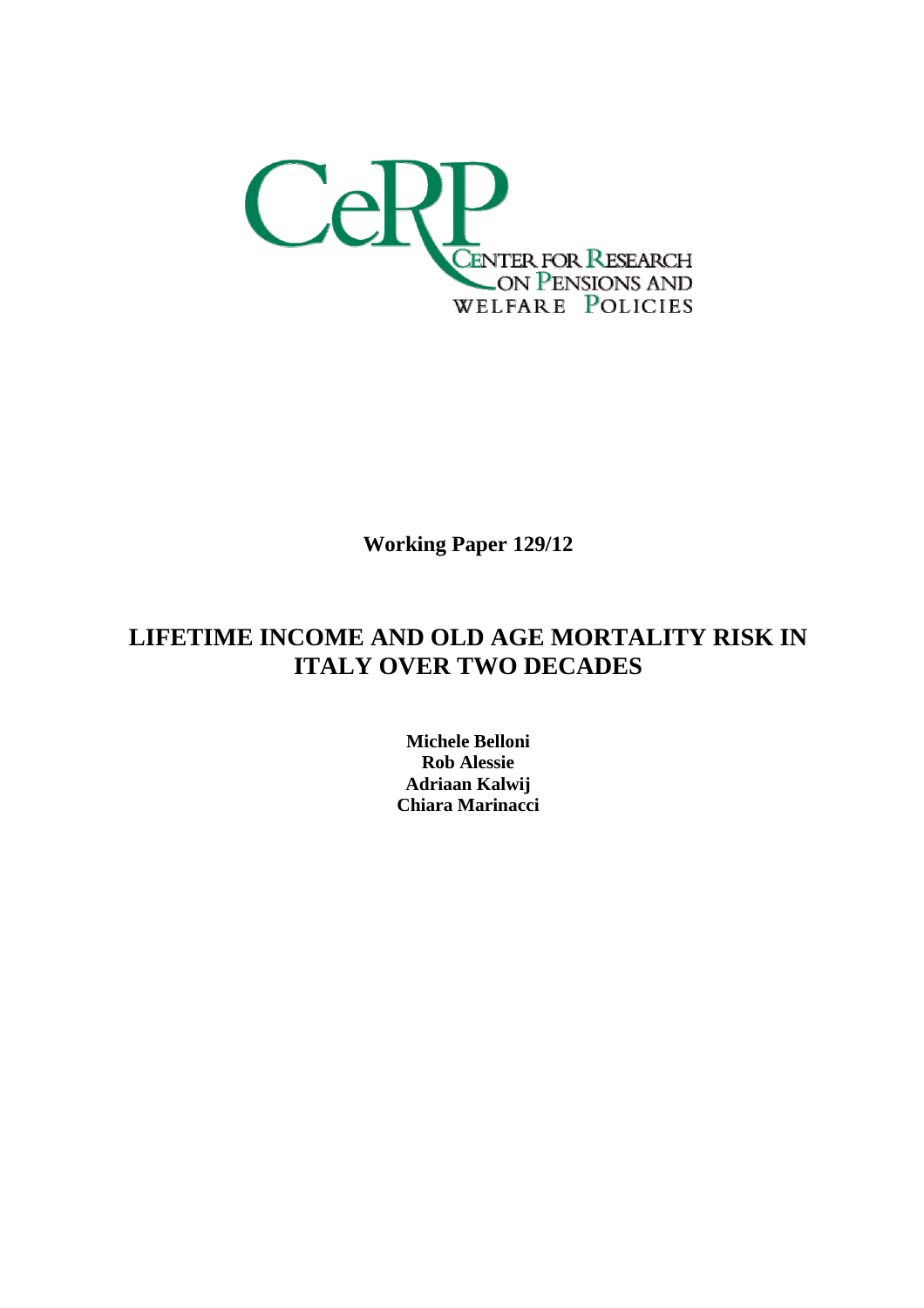# *Lifetime income and old age mortality risk in Italy over two decades*[∗](#page-1-0)

# *By Michele Belloni a,e,g,•, Rob Alessie b,e, Adriaan Kalwij c,e,f, and Chiara Marinacci d*

•Corresponding author.

Michele Belloni, Collegio Carlo Alberto, Via Real Collegio 30, 10024 Moncalieri, Italy, Tel. +390116705046, Fax. +390116705040

<sup>a</sup> Department of Economics, University Ca'Foscari of Venice, San Giobbe 873, 30121 Venice, Italy [michele.belloni@unive.it](mailto:michele.belloni@unive.it)

<sup>b</sup> Department of Economics, Econometrics & Finance, University of Groningen, 800, 9700 AV Groningen, The Netherlands, [r.j.m.alessie@rug.nl](mailto:r.j.m.alessie@rug.nl)

<sup>c</sup> Utrecht University School of Economics, 80125, NL-3508 TC Utrecht, The Netherlands, [A.S.Kalwij@uu.nl](mailto:A.S.Kalwij@uu.nl)

<sup>d</sup> Epidemiology Unit, Piedmont Region, Via Sabaudia 164, 10095 Grugliasco, Turin, Italy, [chiara.marinacci@epi.piemonte.it](mailto:chiara.marinacci@epi.piemonte.it)

<sup>e</sup> Network for Studies on Pensions, Aging and Retirement (Netspar), 90153, 5000 LE Tilburg, The Netherlands

<sup>f</sup> School of Economics and Management, Tilburg University, 90153, 5000 LE Tilburg, The Netherlands

<sup>g</sup> CeRP - Collegio Carlo Alberto, Collegio Carlo Alberto, Via Real Collegio 30, 10024 Moncalieri, Turin, Italy

**Keywords:** mortality; Italy; lifetime income; socioeconomic status; health inequalities; old age; regional

differences, free knots spline

 $\overline{a}$ 

<span id="page-1-0"></span><sup>∗</sup> The authors are grateful to G. Costa, A. D'Errico, E. Luciano, C. Maccheroni, N. Vellekoop, T. von Wachter, and participants at the 2011 Alp-Pop conference, the 2012 and 2011 Netspar International Workshop, the seminars at the Utrecht University School of Economics, and the Medical School of the University of Turin, for their useful comments. This research is funded by Regione Piemonte (Bando Scienze Umane e Sociali 2008, Project "Aging, Labor Productivity and Sustainability of Public Pension Systems: an Investigation through Macro and Micro Modeling") and by Netspar (Theme Project: "Pensions, Savings and Retirement Decisions II"). All opinions and errors are those of the authors alone.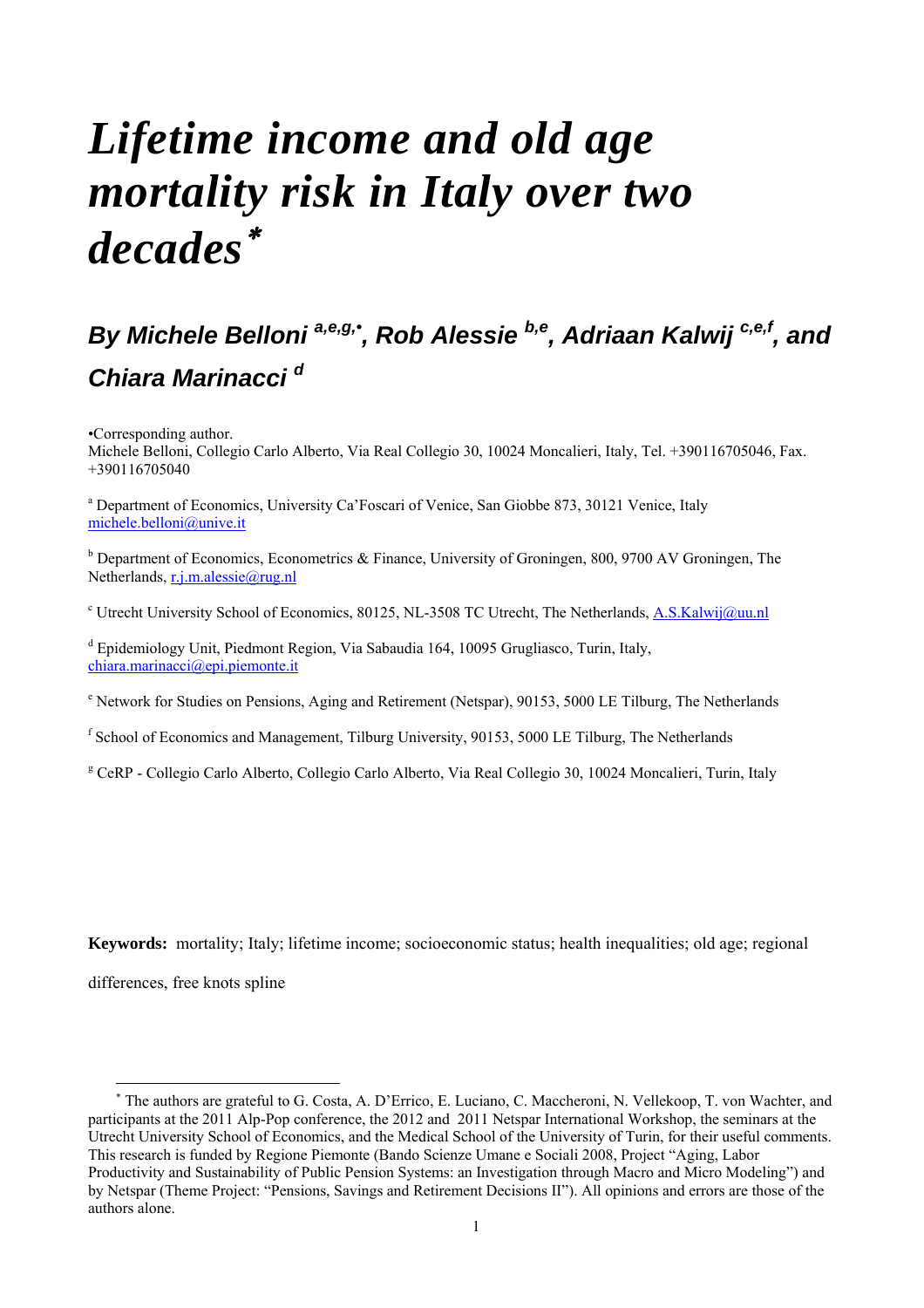# *Abstract*

#### BACKGROUND

European studies highlight a widening of relative inequalities in general mortality by socioeconomic status from the 1970s to the 1990s. Few studies are available for Southern European countries; they show that these countries represent an exception to these trends. Available evidence on this for Italy is for a specific city only and nationwide evidence does not exist yet.

#### OBJECTIVE

This paper examines the association between lifetime income and old age mortality risk, referred to as the income–mortality gradient, in Italy during the 1980s and 1990s. We investigate the shape of the gradient. Most importantly, we analyze the evolution of the gradient between these two decades.

#### **METHODS**

We use data drawn from an administrative pension archive held by the main Italian social security institution and proxy individual lifetime income with pension income. We use non-standard Cox proportional hazard models, where the positions and number of the knots in the spline function for income are determined by the data.

#### RESULTS

The shape of the income–mortality gradient shows two discontinuities for males and one for females; these kink points are situated almost at the same percentiles of the income distribution during the 1980s and the 1990s. The estimated associations are negative and stronger at higher income levels. The income–mortality gradient widens over time for males and remains unchanged for females. Accounting for regional effects explains most of the widening in the gradient over time for males.

#### **CONCLUSIONS**

Our findings show for both males and females that mortality risk decreases with income. Once controlled for regional differences, and in contrast with the trends observed in many other European countries, the relative difference in mortality risk between high and low-income individuals is rather stable over time in Italy.

2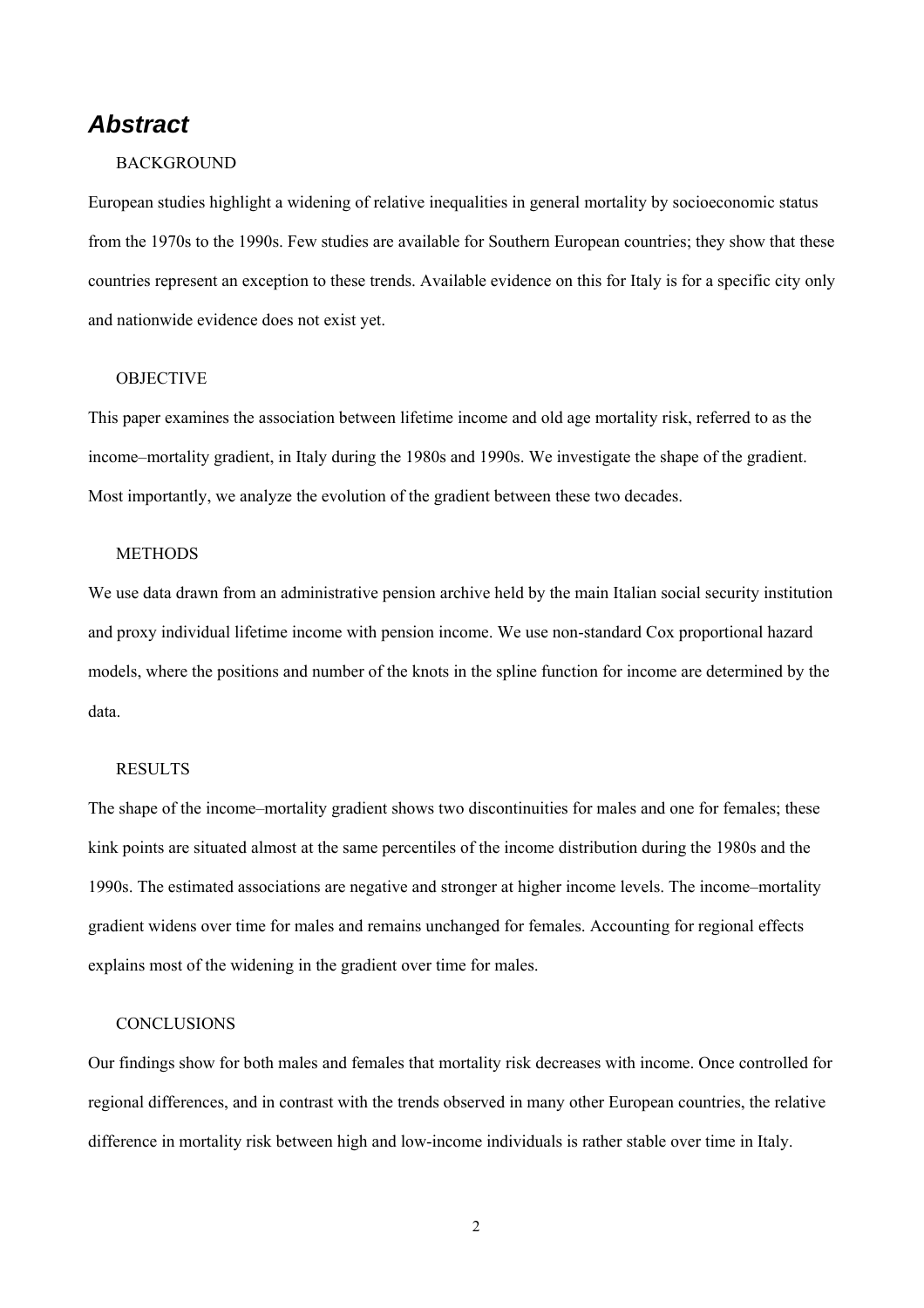#### *1 - Introduction*

 $\overline{a}$ 

Since the seminal works of Antonovsky (1967) and Kitagawa and Hauser (1973), many studies have quantified the differences in mortality risk across socioeconomic groups in various countries.<sup>[1](#page-3-0)</sup> Individuals' socioeconomic status (SES) is commonly defined using income, wealth, or educational attainment (Galobardes et al., 2006). A significant negative correlation between SES and mortality is nearly always found; for a comparison across European countries, see, e.g., Mackenbach et al. (1997, 2008) and Huisman et al. (2004); for recent single-country studies see, e.g., Hupfeld (2011) and Gaudecker and Scholz (2007) for Germany), Leombruni et al. (2010) for Italy, Kalwij et al. (2013) for the Netherlands, Cristia (2009) for the US and Attanasio and Emmerson (2003) for the UK.

There is an ethical and ideological consensus—often echoed by the agendas of supranational institutions and official government statements (CDC, 2012; CSDH, 2008; COM, 2009; COM, 2007)—that differentials in health and life expectancy by social position must be tackled. Besides stressing that converging life expectancies across social categories can contribute to the general social and economic development of societies and to improving international rankings of life expectancy (Wilmoth and Dennis, 2007), the consensus also emphasizes the need for improving information systems for monitoring inequalities and evaluating policies and interventions (Kunst et al., 2004).

European studies highlight a widening of relative inequalities in mortality by SES from the 1970s to the first half of the 1990s and attribute this to changes over time in the social distribution of cardiovascular disease mortality, which in most countries declined relatively more in the upper socioeconomic groups, and to health-related behaviors such as smoking (Mackenbach et al., 2003). Findings for Southern European countries (Dalmau-Bueno et al., 2010; Borrell et al., 2008), as well as for Italy specifically (Mackenbach et al., 2003), represent an exception to these trends. The change in the SES-mortality gradient over time has been smaller and the change in cardiovascular disease mortality is more homogenous across socioeconomic groups in Southern than in other European countries. The comparative research by Mackenbach et al. (2003)

<span id="page-3-0"></span> $1$  Grossman (Grossman, 1972) developed a theoretical economic model that explains health differences across socioeconomic groups.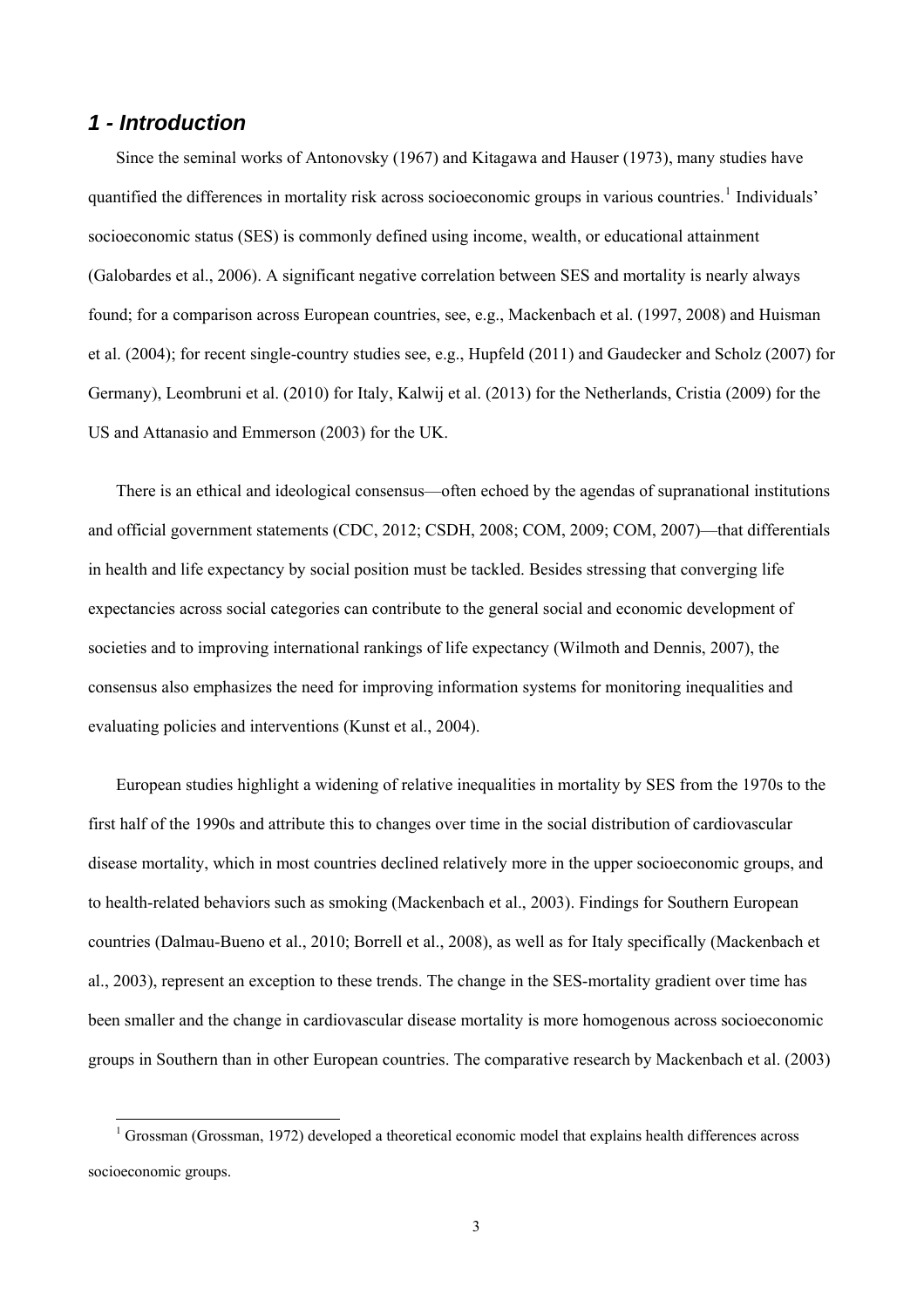cited above considers two broad socioeconomic groups: high versus low educational level, and manual versus non-manual occupations. Italy contributed to this research, as well as to other international studies such as Mackenbach (2008), with the Turin Longitudinal Study (TLS), a system aimed at monitoring mortality and morbidity variations since 1971, by combining census data with health information databases (Costa et al., 1988). Empirical evidence on a changing income-mortality gradient over time on a national scale is however still lacking for Italy as the TLS covers only residents of the city of Turin, who may experience relatively high health inequality<sup>[2](#page-4-0)</sup>, and has no individual income information.

Although most data published on inequality refer to people in the working-age group, social inequalities in mortality are also found for European elderly males. In comparison with the younger group, elderly males typically show lower (higher) relative (absolute) differences in mortality rates by SES (Huisman et al., 2004). Results for females are more heterogeneous; in specific countries, including Italy (Turin), a slighter decrease of relative inequality with increasing age is found (see Huisman et al., 2004). Moreover, the age pattern of inequality is shown to differ with regard to different indicators of social position, such as home ownership, which can be considered a marker of material circumstances (Galobardes et al., 2006), and income. Pension benefits are often closely related to lifetime earnings and have therefore previously been used to measure elderly's SES (see, e.g., Gaudecker and Sholz, 2007).

Finally, it has been observed that there is a concave relationship between income and mortality risk that may result from a diminishing return of health with increasing income (see, e.g., Mackenbach et al., 2005; Dowd et al. 2011; Hupfeld, 2011). However, the diminishing return hypothesis has been fertile ground for contrasting empirical evidence on mortality, as well as for various health measures (Rahkonen et al., 2000; Der et al., 1999; Marinacci et al., 2009). Leombruni et al. (2010) find that in Italy only the richest individuals benefit from significantly lower mortality risk.

The contribution of this paper is twofold. First, we investigate the shape of the association between income and old age mortality risk in Italy, and re-evaluate the diminishing return hypothesis for this country.

<span id="page-4-0"></span><sup>&</sup>lt;sup>2</sup> Mackenbach et al. (2008) underline that urban areas – such as those included in their study (Turin, Barcelona, Madrid) - may be characterized by higher inequality in health than rural areas (see also Bos, Kunst and Mackenbach, 2002 and Hayward, Pienta and McLaughlin, 1997).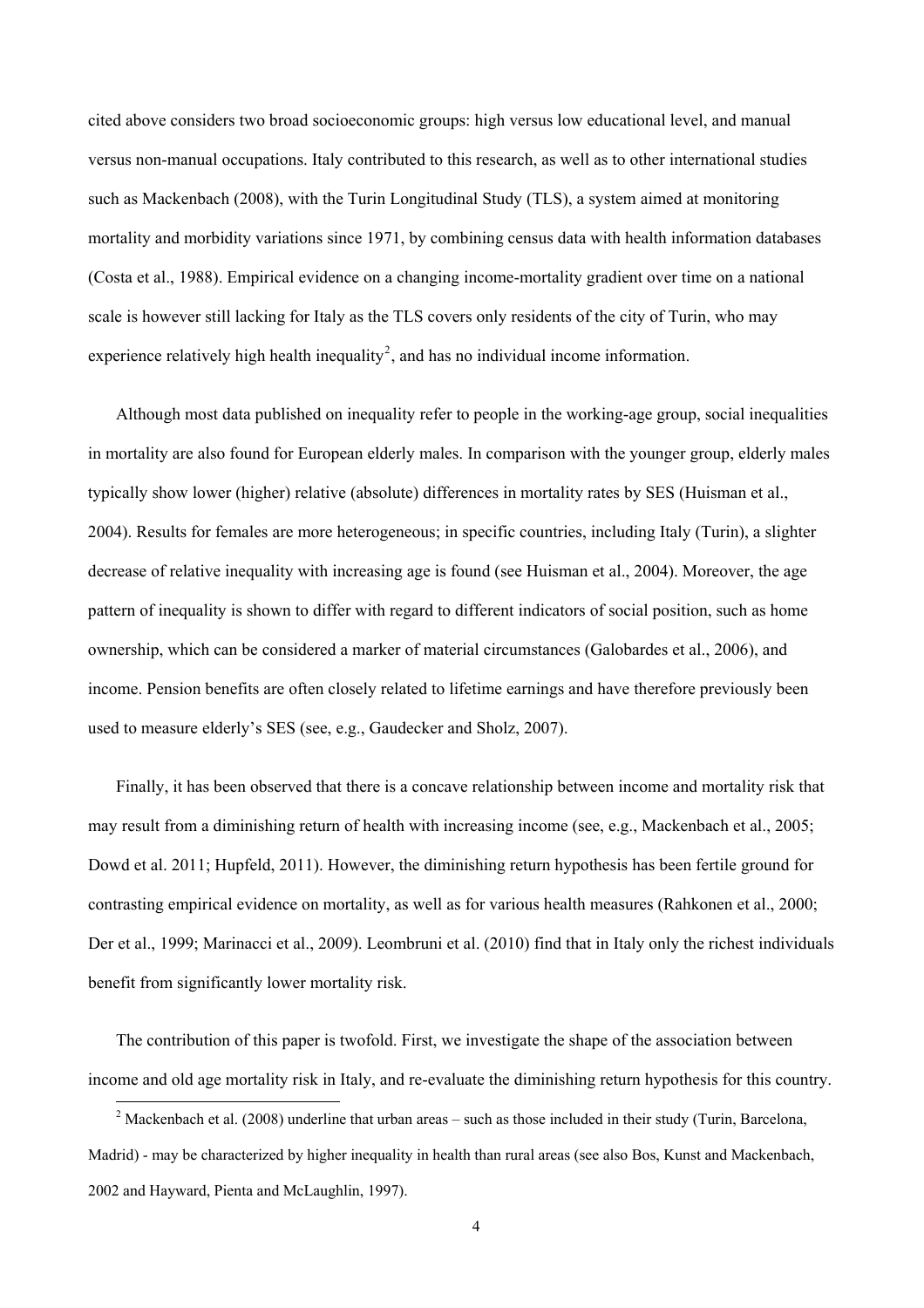We extend Leombruni et al. (2010), using the method proposed by Dowd et al. (2011) and Molinari et al. (2001) of a non-standard free knots spline specification for the income–mortality gradient. Second, we extend Mackenbach et al. (2003) and provide empirical evidence for Italy on the evolution of the incomemortality gradient between the 1980s and the 1990s.

This paper is organised as follows. Section 2 presents the data and the statistical model used for the analysis. Section 3 reports our empirical findings and discusses the analysis and findings. Finally, section 4 concludes.

### *2 - Data and methods*

#### *2.1 - Dataset and income measure*

We exploit a pension database drawn from an administrative archive held by the main Italian social security institution, Istituto Nazionale Previdenza Sociale (INPS). Our database reports pensions paid by INPS since its establishment in 1933 up to and including 2001. It covers approximately 1/90 of the exprivate sector workforce plus social assistance beneficiaries (in total approximately 289,000 individuals). Civil servants are therefore not included. While it is less evident that there are mortality differences between private and public sector workers,<sup>[3](#page-5-0)</sup> for females the condition on having had employment may yield a nonrandom sample of females as their labor force participation is related to SES (Bratti, 2003). The data include all pension schemes managed by INPS. Major schemes cover private sector employees (Fondo Pensioni Lavoratori Dipendenti, FPLD fund) and the self-employed (artisans, traders, and farmers). Special schemes include, among others, miners, pilots, sailors, and clerical personnel. The following variables are available: month and year in which the pension was first paid to the individual, month and year in which the pension flow ended (if ended), pre-tax monthly pension amount, pension scheme, and benefit type (e.g., old age pension, early retirement, disability insurance and survivors benefits). In addition, there is data on individual

<span id="page-5-0"></span><sup>&</sup>lt;sup>3</sup> The health status of civil servants may (indirectly) benefit of higher job security (Ferrie et al., 1998) and lower unemployment probabilities (for Italy, see Costa, Spadea and Cardano, 2004).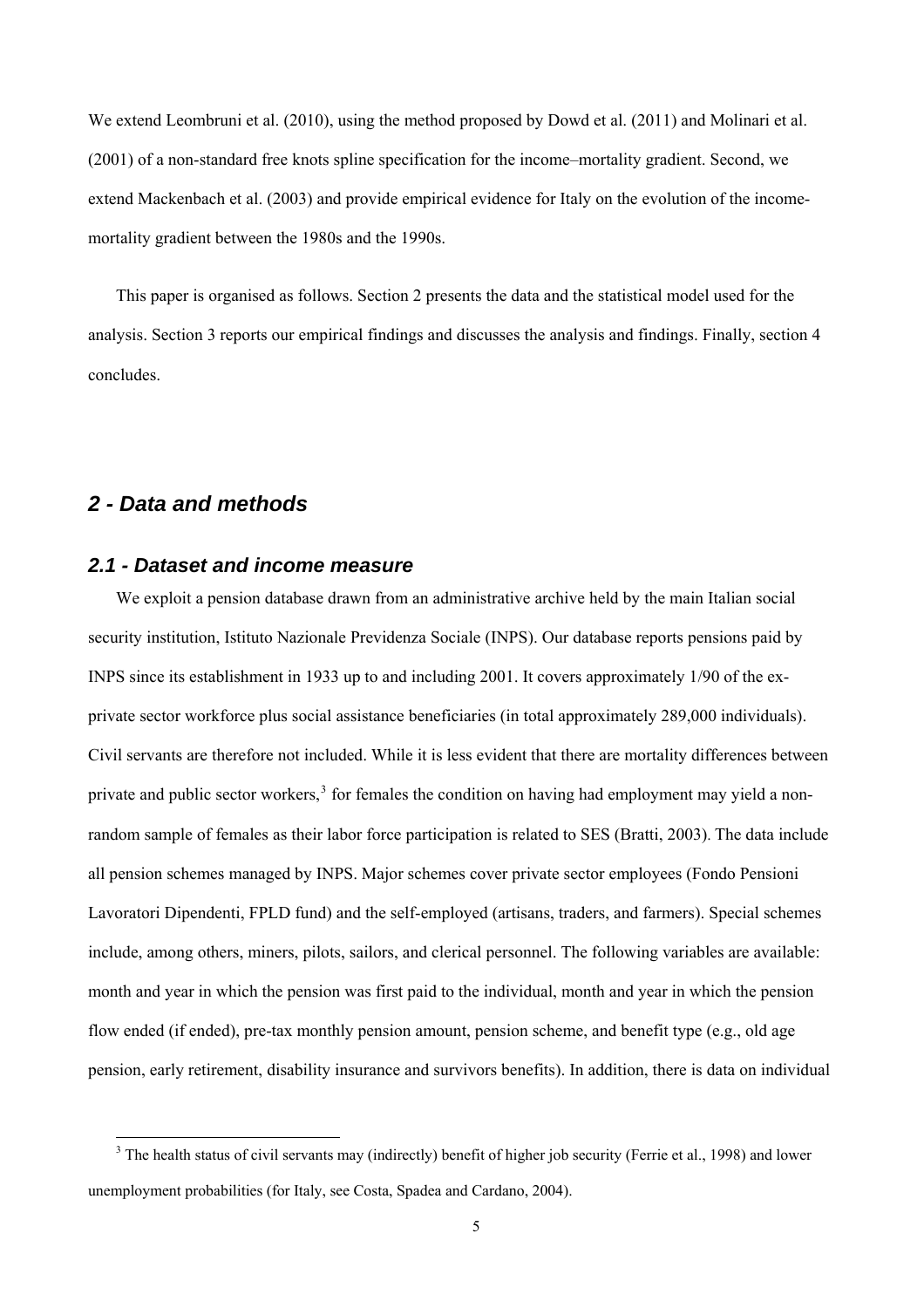date and region of birth and gender. When an individual dies, INPS records the end of all pension payments the person had been receiving. We assume that the individual dies in the month of the last pension payment.

A first investigation showed that the quality of the variable *date in which the pension flow ended* is rather poor before January 1979. For this reason, we follow individuals aged 65 or over from January 1979 onwards.<sup>[4](#page-6-0)</sup> The selection of 65+ is chosen since at age 65 most individuals are retired in the years covered by our data (Belloni and Alessie, 2009). Until 1994, males (females) could claim an old age pension at age 60 (55). After a period characterized by gradual increments, the minimum age for the old age pension was set at 65 (60) for males (females) in 2001. To facilitate comparisons, we apply the same age selection to both genders. Finally, we exclude individuals born before 1901 because coverage by the pension system for private sector employees from these cohorts was partial and participation was voluntary. Therefore, our selected data cover the cohorts born between 1901 and 1936.

An individual's lifetime income is considered a good measure for his or her SES (Sullivan von Wachter, 2009; Gaudecker and Sholz, 2007).<sup>[5](#page-6-1)</sup> We proxy individual lifetime income by the amount of pension benefit received. This is a good proxy variable if we restrict our analysis to ex-private sector employees. In their case, the pension formula summarizes the salient characteristics of the working career: (last) average wages and seniority (years of contribution to the scheme). We exclude the self-employed since the benefits they receive are, given the pension rules, a bad proxy for their lifetime income.<sup>[6](#page-6-2)</sup>

There is a minimum, but no maximum, pension benefit in Italy. If the accrued benefit is below the minimum pension and an earnings test is passed, the individual receives a social assistance benefit to make up for this difference. To reduce measurement error, we exclude individuals whose total pension income is

<span id="page-6-0"></span> 4 Individuals retired before 1979 *are* included in the sample if they are alive in January 1979. Therefore, also in the first years of the sample we have individuals of all ages.

<span id="page-6-1"></span><sup>&</sup>lt;sup>5</sup>It is noteworthy that studies such as Martikainen (2009) and Kalwij (2013) have shown that —also for females mortality is more strongly associated with individual income than with household income.

<span id="page-6-2"></span><sup>&</sup>lt;sup>6</sup> However, we include ex-employees who also receive self-employment pensions if the latter relates to only a minor portion of their total pension income.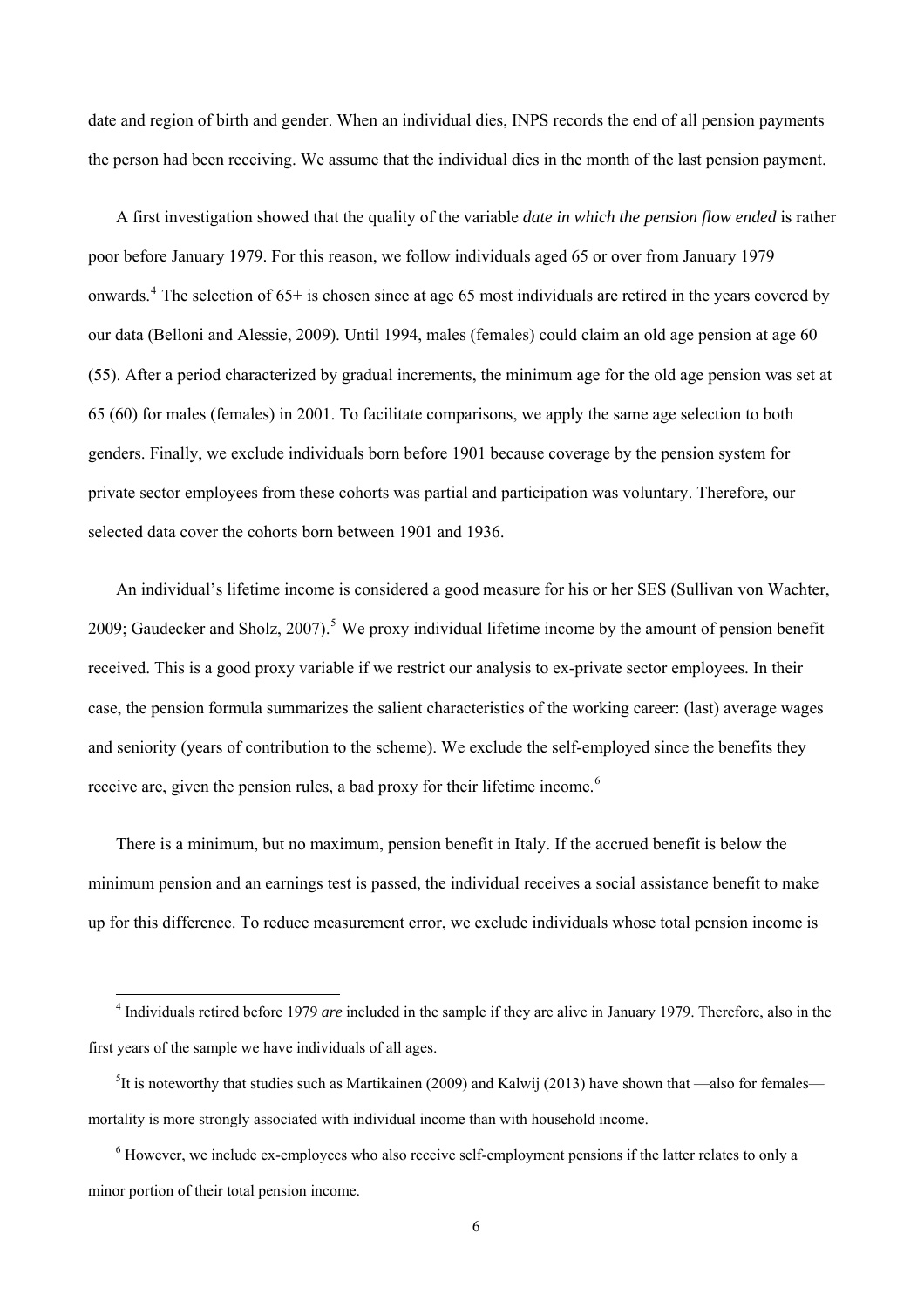below the threshold and exclude possible outliers with very high pension income by trimming the income distribution at the top per mille.

#### *2.2 - Statistical analysis*

The analysis is performed on monthly data, from January 1979 to December 2001. We split the whole period into two sub-periods of similar length—January 1979–December 1990 (the "1980s," follow-up 144 months) and January 1991–December 2001 (the "1990s," follow-up 132 months). We analyze males and females separately and thus end up with four distinct estimation samples.

A preliminary analysis of the association between lifetime income and survival was obtained from Kaplan-Meier survival estimates by gender and income quintiles for the two analyzed decades.

Further, as recently proposed by Dowd et al. (2011), we estimate a Cox model (Cox, 1972) by decade (and gender). Individuals that survived up to December 1990 are treated as right censored observations in the first period and as left truncated observations in the second period. Mortality risk is assumed to depend on survival time, (age) and a set of time-invariant individual characteristics, including lifetime (pension) income. We mainly consider models with income as the only explanatory variable since we are especially interested in the unconditional association between lifetime income and mortality risk.

 Following Dowd et al. (2011) and Molinari et al. (2001), we implemented non-standard free knots spline specifications to model the income–mortality gradient, i.e. a Cox model where the position of the knot(s) in the spline function is determined by the data. Such a model is particularly suitable for analyzing a change in the shape of the income–mortality gradient over time. The change in an estimated income slope coefficient indicates either a deeper or a weaker association between lifetime income and risk of death, while a change in the position of a knot suggests that such association applies to either a wider or a narrower part of the population. As in the standard Cox model, parameter estimates—including the knot(s) parameter(s) are obtained by maximum likelihood.

As it turned out, free knots models with only a few knots already outperform standard Cox model such as (log-) linear, quintile, (log-) linear spline with 5 and 10 knots located at corresponding quintiles of the (gender- and period-specific) income distribution. Log-transformed income variables turned out to better fit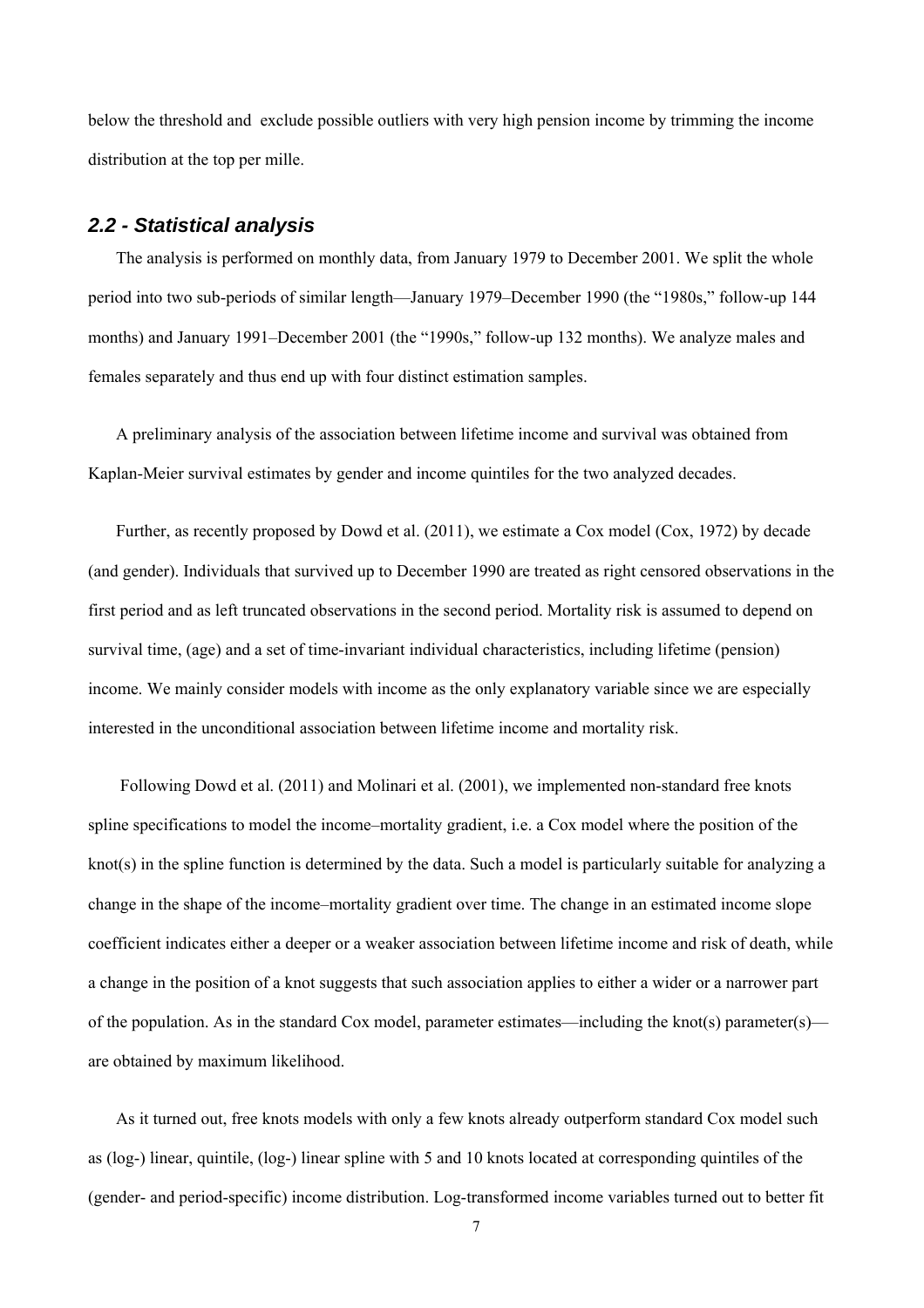the data. Results of hypotheses tests were rather insensitive with respect to criteria (LR-test, AIC, BIC) and periods. When different criteria led to different results, to ease interpretation, we opted for models with a lower number of knots, and the same number of knots for the two periods. Based on these statistical tests we selected a free knot spline Cox model with two knots in the case of males and with one knot in the case of females. We refer to the appendix for further details.

To test the joint hypotheses of changes in the slope parameters over time, we implement a Hausman test. Hereby we take into account dependence across samples as right-censored individuals in the 1980s sample also belong to the 1990s sample. The variance of the difference between the two parameters vectors is obtained by paired bootstrapping (Cameron and Trivedi, 2005).

#### *3 - Results*

l

#### *3.1 - Empirical findings*

Table 1 reports descriptive statistics. In total, there are 33,542 failures (deaths). Male median survival time increased from 178 months (14.8 years) in the 1980s to 203 months (16.9 years) in the 1990s. Corresponding values for females are 246 and 263 months, respectively.<sup>[7](#page-8-0)</sup> Average monthly pension income is higher for males than for females and higher in the 1990s than in the 1980s; this mainly reflects economic growth. In addition, there was a moderate reduction in pension income inequality between the 1980s and the 1990s.

Figure 1 reports Kaplan-Meier survival estimates by decade, gender and income quintile (first *versus* fifth). In the 1980s (left graph), male median survival is equal to 172 months for the poorest group, and 197 months for the richest group, revealing an absolute difference in life expectancy of 25 months and a relative difference of 15%. Corresponding values for females are 244 and 258 months, showing a smaller gradient

<span id="page-8-0"></span><sup>&</sup>lt;sup>7</sup> Mean survival times (not reported) are somewhat higher than life expectancies at age 65 reported in HMD (2012): +0.2 years for males in the 1980s and +1 year for males in the 1990s; corresponding values for females are +0.5 and +1.6 years. It should however be realized that the two populations are different, since we consider ex-workers whereas HMD includes the whole population.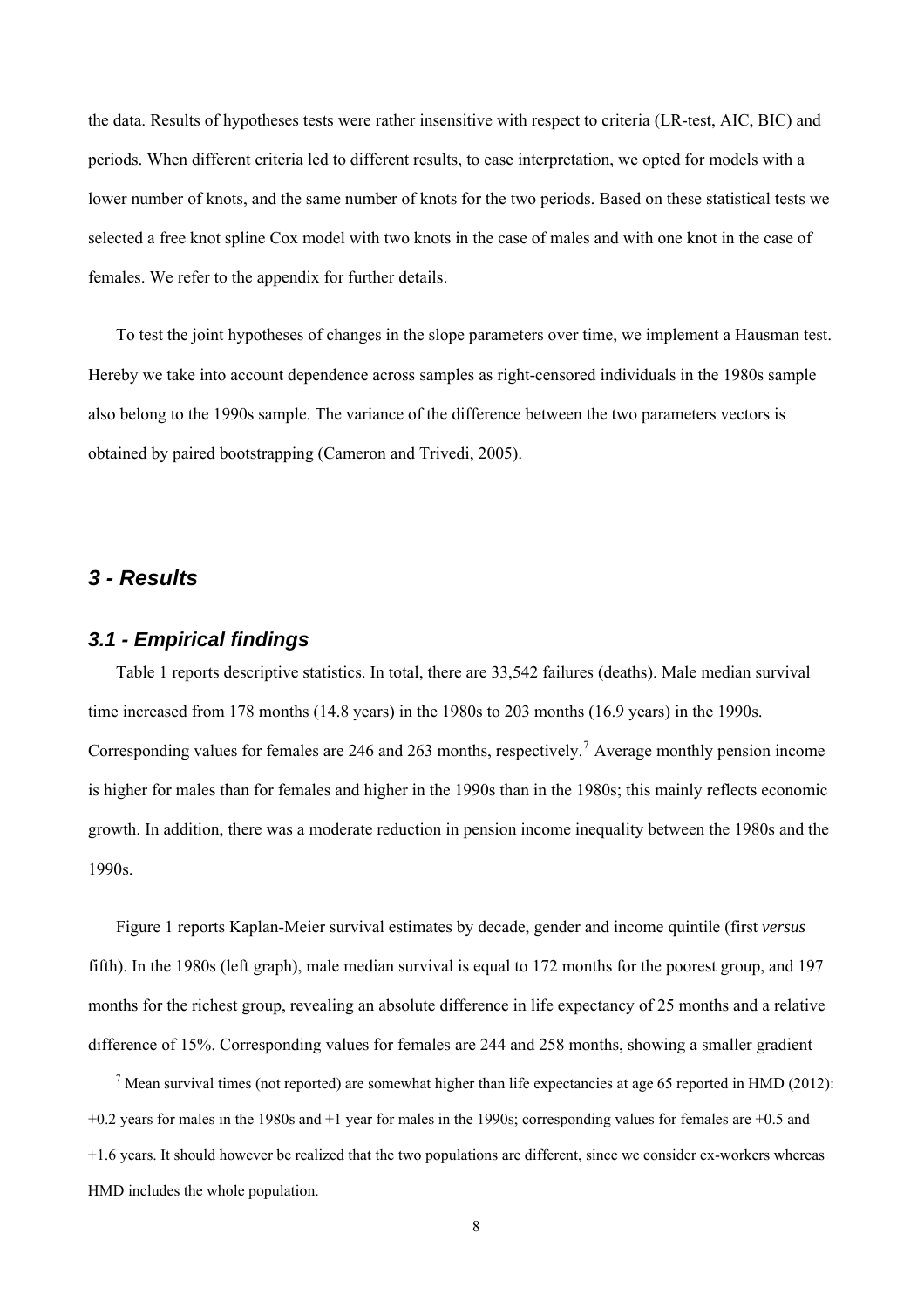(absolute difference 14 months, relative difference 6%). In the 1990s (right graph), male median survival is found to equal 185 months for the first quintile and 228 months for the fifth quintile (absolute difference 43 months, relative difference 23%). Corresponding values for females are 252 and 270 months (absolute difference 18 months, relative difference 7%). From these figures, it turns out that differential mortality is sizable for males and further increases over the analyzed period. Females experience a smaller gradient, which only slightly increases from the 1980s to the 1990s. By comparing median survival time by income quintile with the unconditional values reported in Table 1, we may infer that differential mortality is concentrated in the upper part of the income distribution.

Table 2 reports the parameter estimates for the models using a free knots spline for income, and Figures 2 and 3 present predictions based on these estimates. For males—1980s, a first knot (*knot 1*) is estimated at  $\epsilon$ 805 monthly pension income (exp(6.691)); this corresponds to the 66<sup>th</sup> income percentile. In this period, for males with income below this threshold, the association between income and mortality risk is positive, although weak (*income 1*): a 1% increase in lifetime income increases the risk of death by 0.07%. Figure 2 shows this perhaps surprising result as the upward slope up to p66; we further investigate this issue below. For males with income above this level, we find a negative income–mortality association. In particular, for incomes between the  $66<sup>th</sup>$  and 98<sup>th</sup> percentiles (*knot* 2 is at approximately  $\epsilon$ 7000 monthly pension income) this association is moderate: if income increases by 1%, the hazard of death is reduced by 0.25% (*income 2*). For top incomes (i.e., greater than the  $98<sup>th</sup>$  percentile), the association becomes much steeper: a 1% increase in lifetime income reduces mortality risk by 3.6% (*income 3*). Figure 2 shows this result by the very steep downward slope after p98. It must be recognized that standard errors of the *income 3* slopes are large (especially in the 1980s) and, although we carefully checked influential observations (see section 3.2), results for top incomes should be considered with caution.

Results for males in the 1990s show that the positions of the two knots in the income–mortality gradient are by and large the same as for the previous decade. However, the *income 1* slope parameter has changed considerably over time: for males with income below the  $62<sup>nd</sup>$  income percentile (p62), the estimated association is negative in the 1990s; a 1% increase in income reduces risk of death by 0.06%. The same unitary change reduces the risk of death of top earners in the 1990s by 1.4% (cf. with 3.6% in the 1980s; this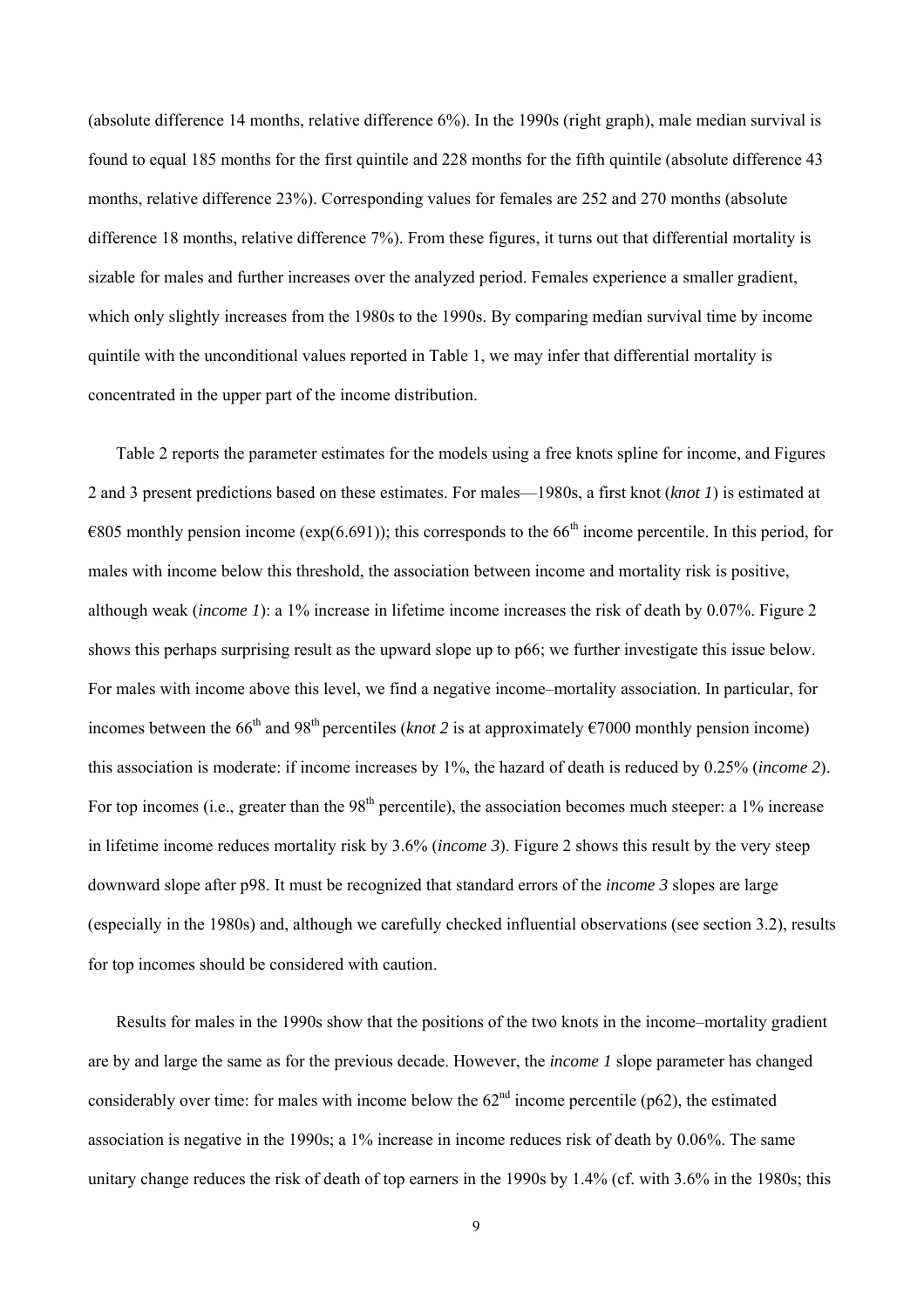difference is, however, not statistically different from zero). Little changes between the 1980s and the 1990s for males with lifetime income between the  $62<sup>nd</sup>/66<sup>th</sup>$  and 98<sup>th</sup> percentiles (cf. *income 2* parameters). The result of the Hausman test (*p*-value 0.009) provides further evidence in favor of an overall changing income– mortality gradient over time.

For females, we find a (single) knot at the top of the income distribution  $(97<sup>th</sup>$  percentile in the 1980s, and 99th percentile in the 1990s). The sign of the estimated associations between income and mortality is negative for females over the whole income range. The size of such association is much smaller below the estimated knot—i.e., for almost the entire population—than above it. This result is similar to what we found for males (second knot). In the 1980s, the estimated association between income and mortality is not statistically different from zero below the knot. The association deepens below the knot (cf. *income 1* in the 1980s and 1990s) and weakens above it (cf. *income 2* parameters). However, individually, these time differences in the slope parameters are insignificantly different from zero and the Hausman test shows that these changes are jointly not statistically significant (*p*-value 0.67). All this suggests an invariant income– mortality gradient for females over these two decades.

Finally, we return to the perhaps surprising result in Figure 2 of the upward slope up to the 66<sup>th</sup> percentile. In Table 3 we present results for models that include area of birth as an additional covariate. We show results only for males as for females they do not vary substantially with respect to those presented in Table 2. The results show a negative estimate for the *income 1* coefficient that is not statistically different from zero for the 1980s. We also find a somewhat higher estimate for the *income 1* coefficient for the 1990s. Males living (and working) in the industrialized Northwest of the country have higher mortality, compared to those living in other parts of Italy (see ISTAT, 2012; Caselli et al., 2003). This is confirmed in our data by the area of birth dummies estimates. Meanwhile, males in the Northwest also have higher average income  $(61230 \text{ versus } 6950 \text{ in the South } \& \text{ Islands})$ . Conditional on living in a particular area, the effect of individual income on mortality is thus strengthened. We speculate that this effect occurs only for poorer males (*income 1*, i.e., up to the  $62<sup>nd</sup>/66<sup>th</sup>$  lifetime income percentile) since it especially affects manual workers.

Results set forth in Table 3 also show that once controlled for geographic area, the estimate of the *income 1* parameter for males does not change over time in a significant way (cf. with Table 2). The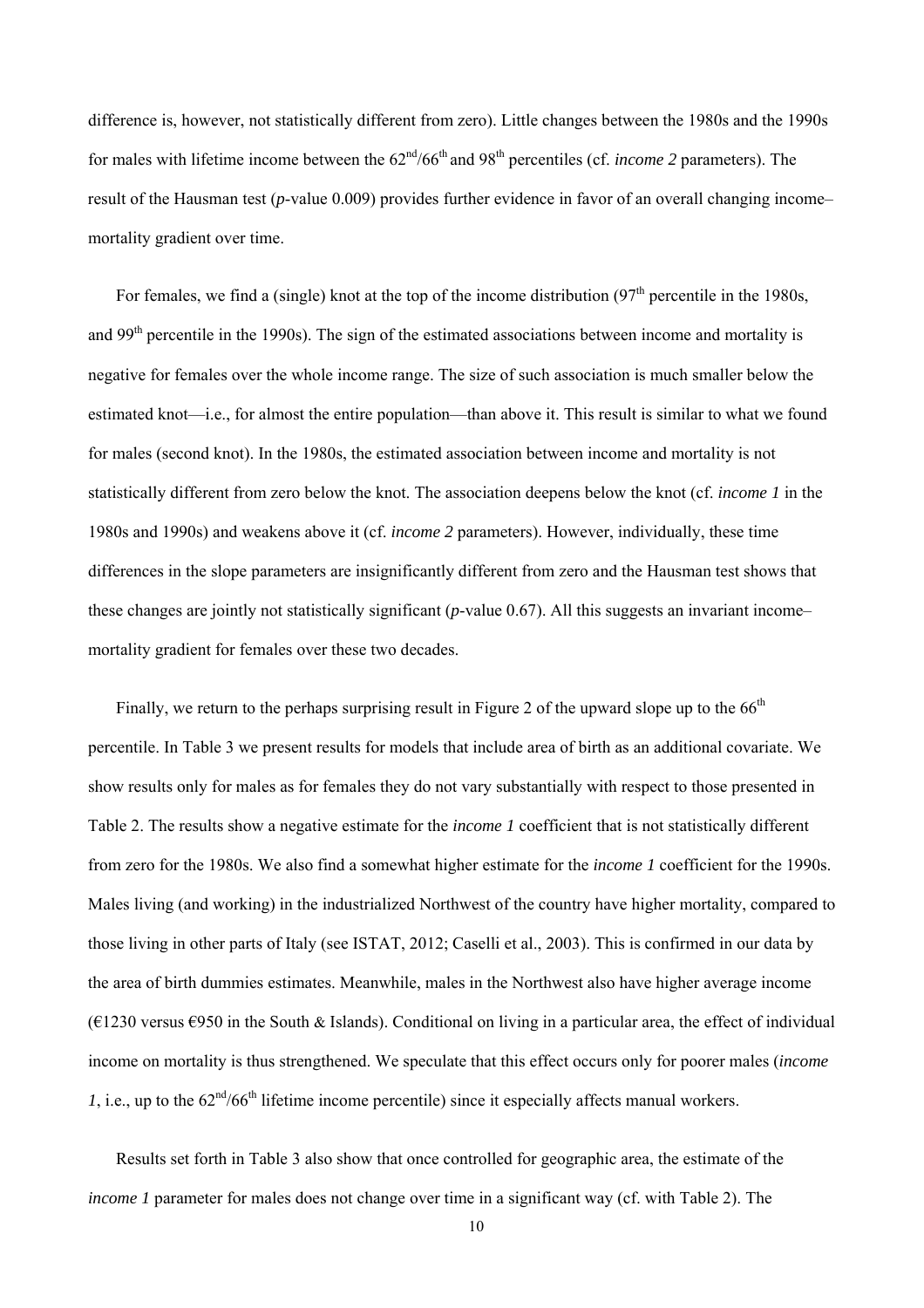Hausman test suggests that—conditioning on living in a given area of the country—the association between income and mortality remained unchanged from the 1980s to the 1990s (*p*-value 0.07). Regional differences in mortality—higher mortality in the Northwest and particularly in the 1980s—and income thus explain a large part of the time evolution of the income–mortality association reported in Table 2.

#### *3.2 - Robustness checks*

We run an extensive analysis of the robustness of the results with respect to sample selection and model specification. We were particularly concerned about the sensitivity of the results on the shape of the income– mortality association to the inclusion/exclusion of earners at the two extremes of the income distribution. We thus experimented with including in the sample individuals whose pension income is below the minimum pension and trimming of top incomes to exclude possible outliers with different thresholds. We also compared the estimation results from standard Cox models with income quantiles or spline functions with exogenously determined knots as explanatory variables with the results from our models using the free knots spline Cox specifications. Our results turned out to be robust to all these modifications.

We have gathered reassuring additional evidence that the potential measurement errors in mortality and income are likely to be of little influence on our findings. Recall that individuals' date of death is constructed using information on the date their pension flow ended. When an individual obtains more than one pension during his or her life we examine the most recent ending date. In this way, it is possible to adequately deal with any inaccuracy resulting from the existence of other possible reasons for stopping a specific pension payment, such as conversion of disability into old age pensions or temporary illness. Reconstructed death rates by age turned out to be similar to those reported in the Human Mortality Database (HMD, 2012). The potential issue of underestimation of individual total pension income may arise for private sector employees who contributed to other pension schemes managed by non-INPS institutions during their working career. For example, if an individual partly worked in the private and in the public sector for a sufficiently long period to accrue pension rights in both respective funds, we would underestimate individual's total pension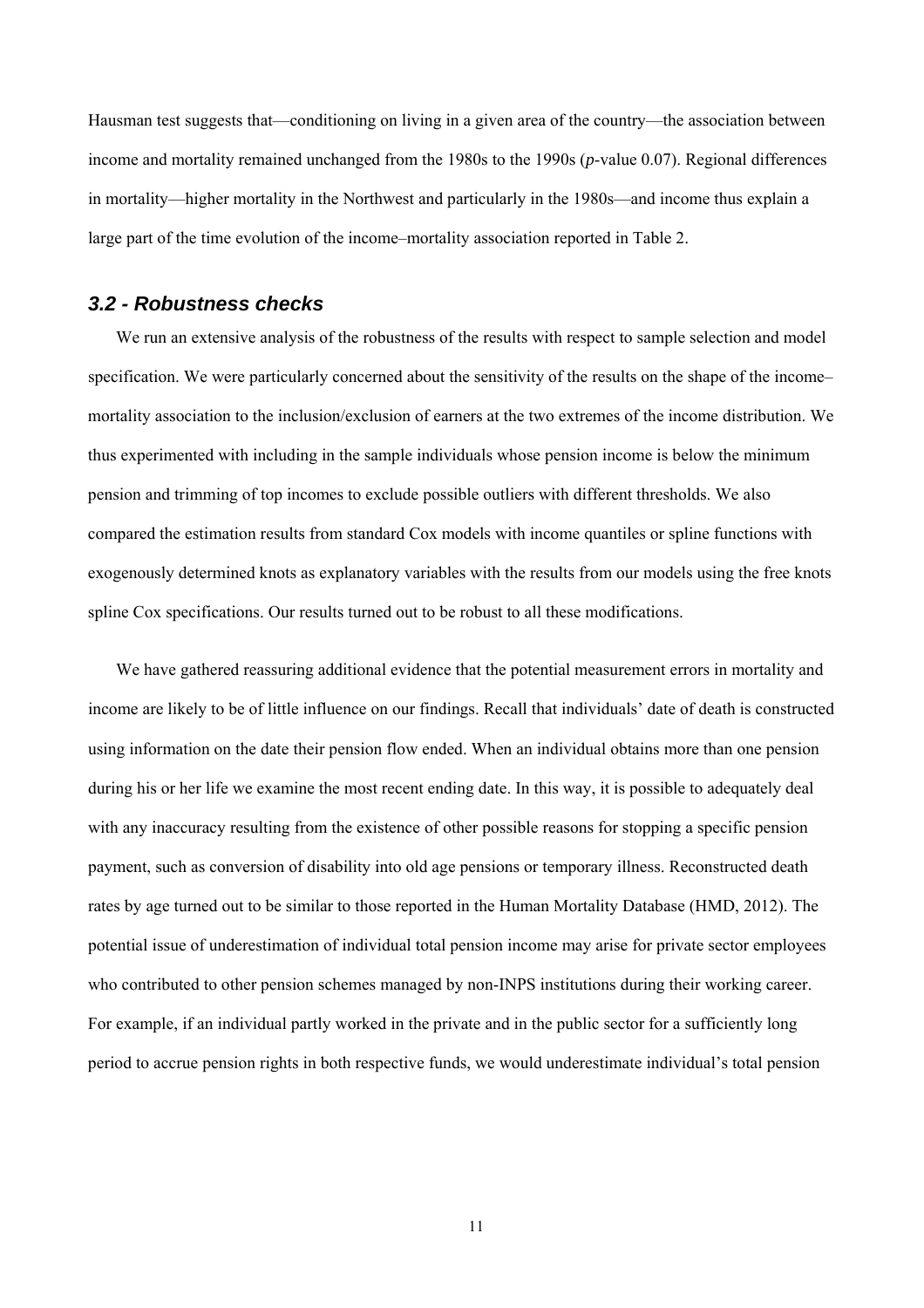income.<sup>[8](#page-12-0)</sup> For the period 1995–2000, from a different pension file (drawn from the Casellario dei Pensionati archive), we obtain information on non-INPS pensions—i.e., public sector pensions and minor pension funds managed by large firms. We find that only a negligible percentage of individuals (1.7% of males and 0.3% of females) receive pensions from both INPS and non-INPS institutions.

In addition, the main empirical results for both genders are unaffected when controlling for other covariates such as year of birth, retirement age, or whether receiving a disability pension. These additional results are available from the authors upon request.

Finally, in our analysis individuals are at risk of death from age 65 onwards. They may, however, retire earlier but this may be related to health (hence to mortality risk); we therefore did not take the time before age 65 into account. Nevertheless, analyzing individuals at risk of death from the age when they first received a pension onwards (and this could be before age 65) did not affect our main findings in terms of both time evolution and shape.

#### *3.3 – Discussion*

The shape of the income–mortality association that we find is uncommon in the literature: whenever a curvilinear relationship is found, it is typically characterized by decreasing returns to income (Martikainen et al., 2009). This evidence, however, does not refer to Southern European countries. We already mentioned that the income–mortality association for these countries is found peculiar in terms of both strength and time changes. Similar to our findings, Leombruni et al. (2010) find that in Italy only retirees in the highest quintile of the income distribution benefit from lower death probability in comparison to the rest of the retired population. A possible explanation of these findings relates to confounding factors. We have already shown that the income–mortality association for poorer males in the 1980s can partly be explained by regional differences. Data on educational attainment and working career characteristics, which we do not have, could certainly yield further explanations. Findings for other countries show that, after adjusting for other SES

<span id="page-12-0"></span><sup>&</sup>lt;sup>8</sup> To control for such issue, Gaudecker and Sholz (2007) use information on the number of years of pensionrelevant insurance periods (and the type of health insurance coverage) and estimate mortality rates for different subsamples. We do not have this information in our data.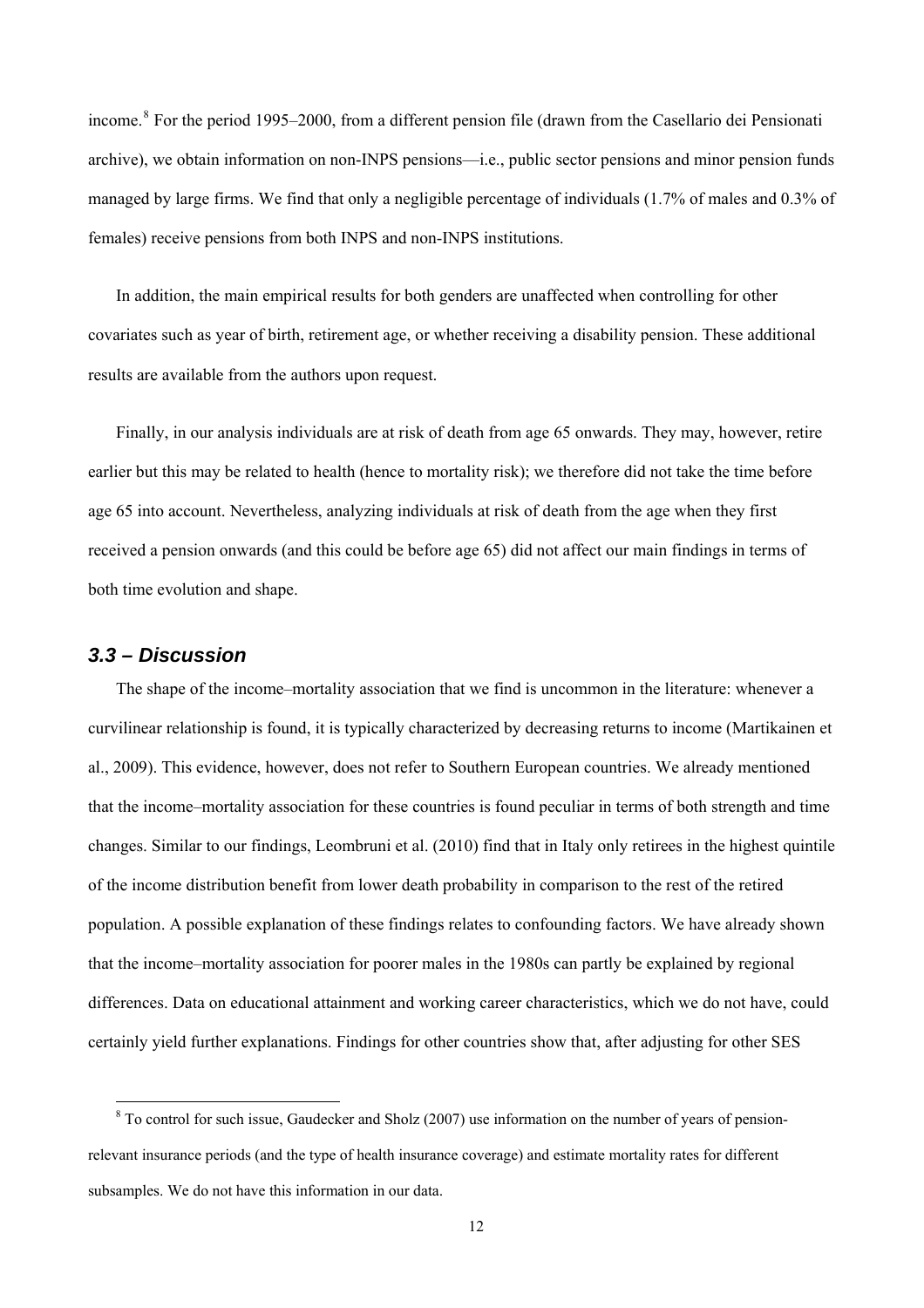factors, the income–mortality association typically becomes less strong but remains characterized by decreasing returns to income (Martikainen et al., 2009).

Results for top earners, whose estimated income–mortality association is particularly steep, should be interpreted with caution. From the statistical point of view, we have already pointed out that estimates of the slope parameters above the highest positioned knot are relatively imprecise. Moreover, for top earners observed pension income can be a poor proxy of lifetime income for the following reasons. First, for these people, pension income could be a poor proxy of total earnings since they may have substantial income from financial assets and housing wealth. Alvaredo et al. (2012) report that in Italy, in 1990, 24% of incomes of the top-1% earners were either capital income or rents, while wages and pensions represented only 37%; corresponding figures for the top 10-to-5% were 7% and 83%, respectively. Top earners are typically executives and highly qualified workers who are often enrolled in special pension schemes. Their actual pension income can be higher than what is observed due to lump-sum compensation or additional annuities (unobserved in this data) that were often granted by employers to get rid of these high-cost workers or as a final premium for their working careers. Finally, the work-package agreement for top earners was extremely generous (often included private health insurance coverage and various in-kind benefits) and, therefore, their SES was higher than implied by their income.

Our results on the time evolution of the income-mortality association are in line with those in Mackenbach et al. (2003) for the city of Turin and with other SES indicators (broad educational and occupational categories). A widening of relative inequalities in general mortality by income during the 1980s and 1990s is a common finding for European countries. Such evidence, however, mostly does not include Southern European countries due to a lack of longitudinal data on mortality. As stressed by Mackenbach et al. (2003, 2008), studying Southern European countries is of major interest, since these countries are perhaps illustrative of the dynamics in the social patterning of behavioral risk factors, like smoking and diet, which perhaps differ from those of Nordic countries. In this study, we cannot analyze behavioral changes, nor do we have causes of death information to explore in depth the causes of any time change in the income– mortality gradient. Nevertheless, in this paper, we complete an important first step and show that for Italy, it

13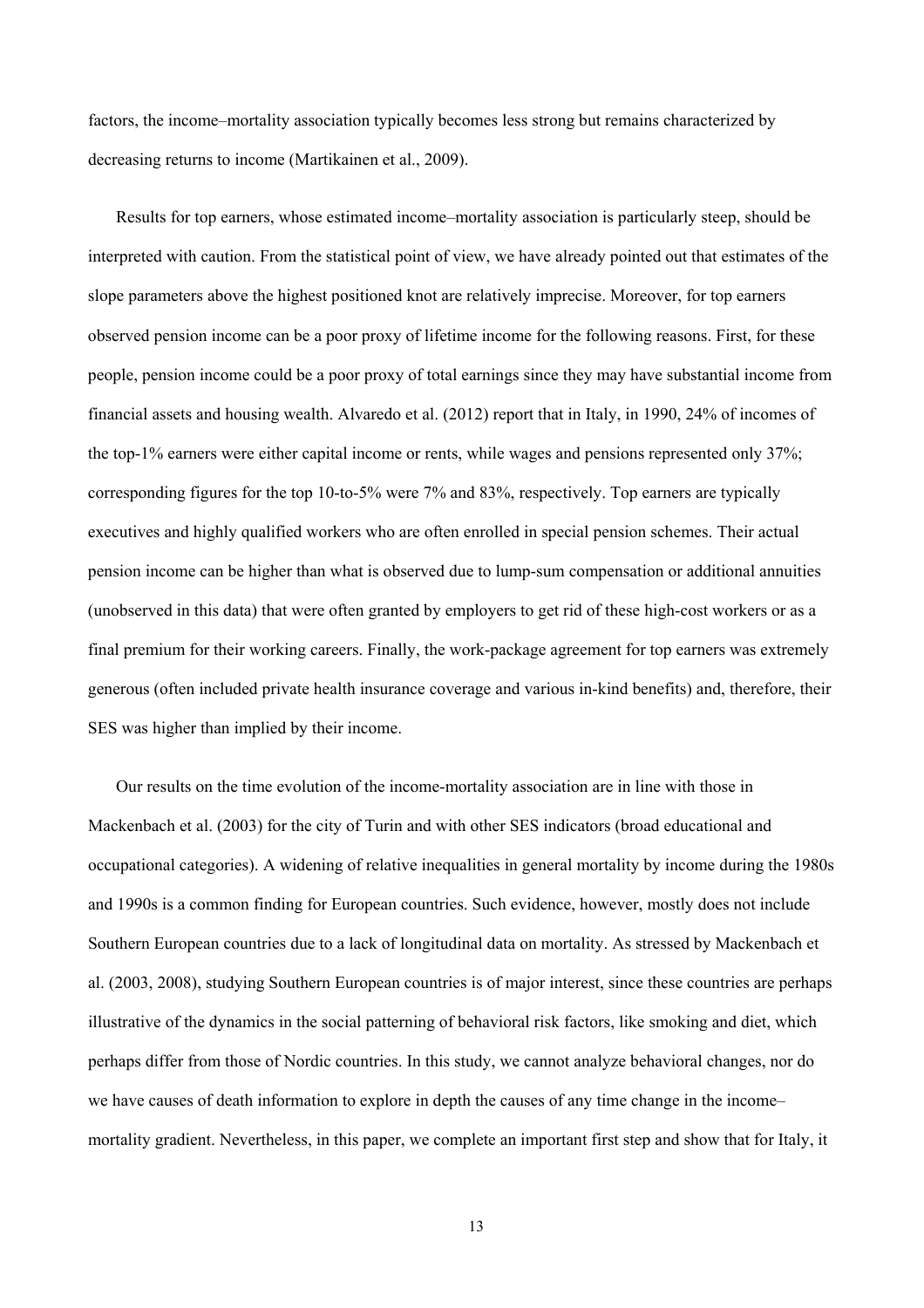is necessary to account for regional differences when examining changes in the income–mortality gradient, and that after doing so, that the income-mortality gradient turns out to be rather stable over time.

#### *4 - Conclusions*

This is the first Italian study on the time trend of the association between income and mortality risk. In addition, this study provides further empirical evidence on the shape of the income–mortality association for Italy. The analysis makes use of a sample of ex-private sector workers aged 65 and over from a newly available pension database drawn from an administrative archive held by the main Italian social security institution.

Our empirical results show that the association between lifetime income and old age mortality risk in Italy is negative and stronger for higher income levels (increasing returns to income). Once controlled for regional differences, and in contrast with the trends observed in many other European countries, the incomemortality gradient is rather stable over time for both males and females. This suggests that decreasing trends in cardiovascular disease mortality and in behavioural risk factors like smoking in Italy may be rather evenly distributed among people with different socioeconomic status.

#### *5 – References*

Alvaredo, F., Atkinson, A.B., Piketty, T., and Saez, E. (2012) The world top incomes database, http://gmond.parisschoolofeconomics.eu/topincomes, 31/7/2012.

Antonovsky, A. (1967) Social class, life expectancy, and overall mortality. Milbank Quarterly; 45, 31-73.

- Attanasio, O.P. and Emmerson, C. (2003) Mortality, health status and wealth, Journal of the European Economic Association, 1(4), 821-850.
- Belloni, M., and Alessie, R. (2009) The importance of financial incentives on retirement choices: new evidence for Italy, Labour Economics, 16(5), 578-588.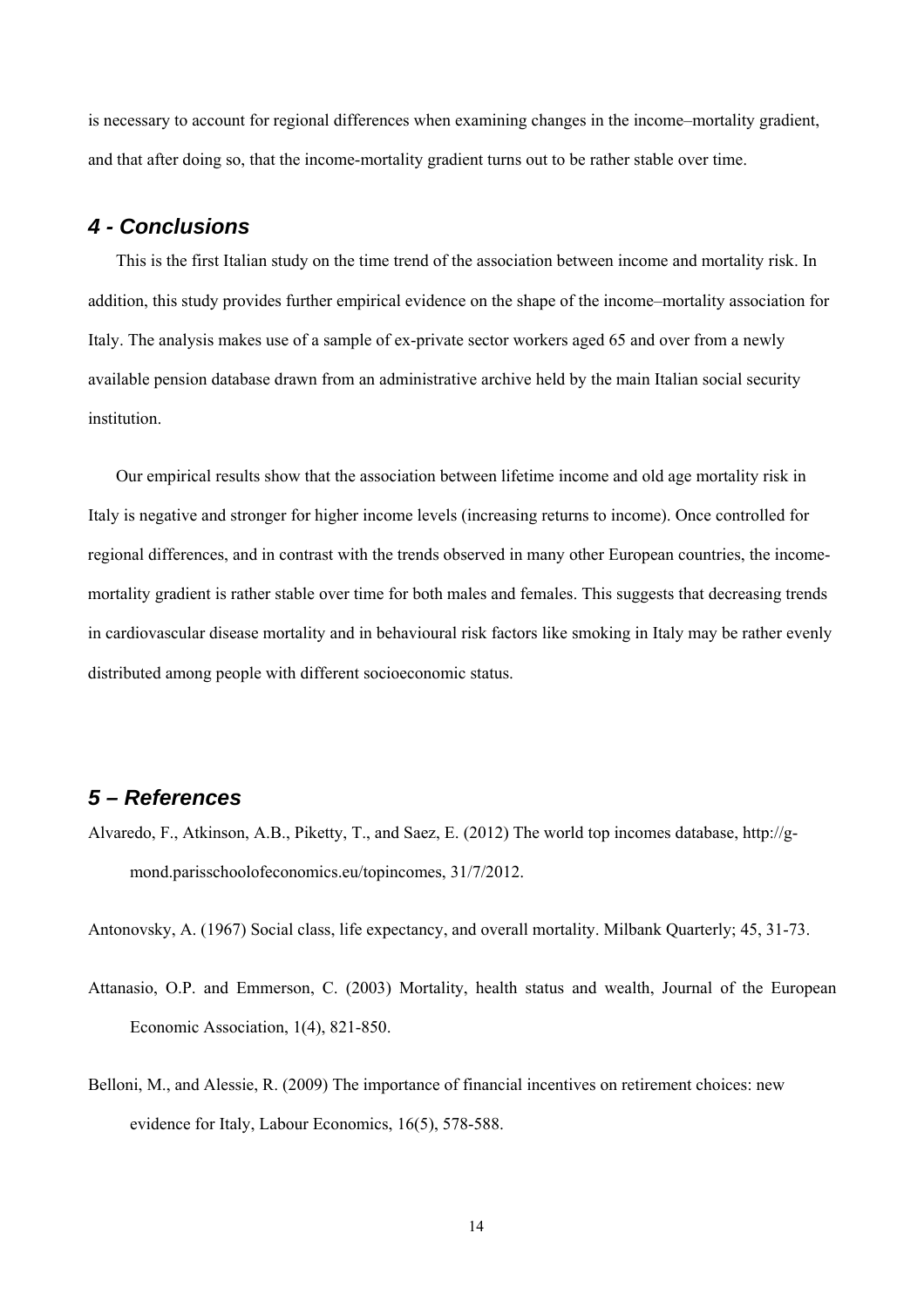- [Borrell, C.](http://www.ncbi.nlm.nih.gov/pubmed?term=Borrell%20C%5BAuthor%5D&cauthor=true&cauthor_uid=18272742), [Azlor, E](http://www.ncbi.nlm.nih.gov/pubmed?term=Azlor%20E%5BAuthor%5D&cauthor=true&cauthor_uid=18272742)., [Rodríguez-Sanz, M.](http://www.ncbi.nlm.nih.gov/pubmed?term=Rodr%C3%ADguez-Sanz%20M%5BAuthor%5D&cauthor=true&cauthor_uid=18272742), [Puigpinós, R.](http://www.ncbi.nlm.nih.gov/pubmed?term=Puigpin%C3%B3s%20R%5BAuthor%5D&cauthor=true&cauthor_uid=18272742), [Cano-Serral, G.](http://www.ncbi.nlm.nih.gov/pubmed?term=Cano-Serral%20G%5BAuthor%5D&cauthor=true&cauthor_uid=18272742), [Pasarín, M.I.](http://www.ncbi.nlm.nih.gov/pubmed?term=Pasar%C3%ADn%20MI%5BAuthor%5D&cauthor=true&cauthor_uid=18272742), [Martínez, J.M](http://www.ncbi.nlm.nih.gov/pubmed?term=Mart%C3%ADnez%20JM%5BAuthor%5D&cauthor=true&cauthor_uid=18272742)., [Benach, J](http://www.ncbi.nlm.nih.gov/pubmed?term=Benach%20J%5BAuthor%5D&cauthor=true&cauthor_uid=18272742)., [Muntaner, C](http://www.ncbi.nlm.nih.gov/pubmed?term=Muntaner%20C%5BAuthor%5D&cauthor=true&cauthor_uid=18272742). (2008), Trends in socioeconomic mortality inequalities in a southern European urban setting at the turn of the 21st century, J Epidemiol Community Health, 62(3), 258-66.
- Bos, V., Kunst, A.E., Mackenbach, J.P. (2002) Socioeconomic inequalities in mortality in the Netherlands: analyses on the basis of information at the neighborhood level. TSG Tijdschrift voor Gezondheidswetenschappen, 80, 158-65.
- Bratti, M (2003), Labour force participation and marital fertility of Italian women: The role of education, Journal of Population Economics, 16, 525–554
- Cameron, C., and Trivedi, P.K. (2005) Microeconometrics: Methods and Applications, Cambridge University Press, Cambridge: UK.
- Caselli, G., Peracchi, F., Balbi, E., and Lipsi, R. (2003) Differential mortality and the design of the italian system of public pensions, Labour, 17, 45-78, Special issue.

Centers for Disease Control and Prevention (CDC) (2012) www.cdc.gov/chronicdisease/healthequity/index.htm

- Commission of The European Communities (COM) (2007), Together for health: a strategic approach for the EU 2008-2013, COM 630, Brussels, 23.10.2007.
- Commission of The European Communities, Communication from the Commission to the European Parliament, the Council, the European Economic and Social Committee and the Committee of the Regions (COM) (2009): Solidarity in health: reducing health inequalities in the EU, COM 567, Brussels, 20.10.2009.
- Commission on Social Determinants of Health (CSDH) (2008) Closing the gap in a generation: health equity through action on the social determinants of health. Final Report of the Commission on Social Determinants of Health. Geneva: World Health Organization.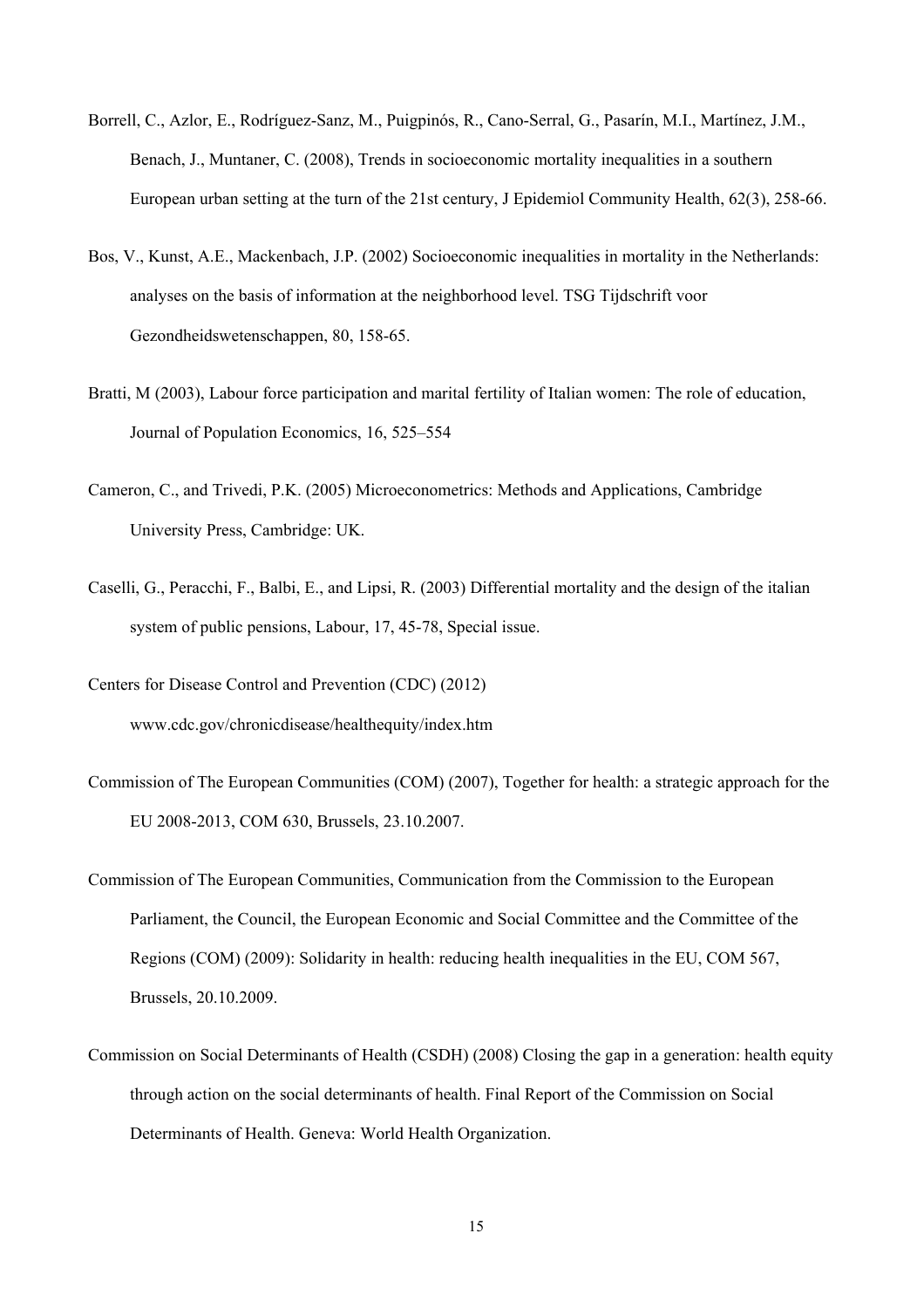- Costa, G., Cardano, M., and Demaria, M. (1988) Storie di salute in una grande città. Torino: Osservatorio socio-economico Torinese. Ufficio Statistico Città di Torino: Torino.
- Costa, G., Spadea, T. and Cardano, M. (2004) Inequality in Health in Italy, Epidemiologia e Prevenzione, 28 (3), 51-56.
- Cox, D.R. (1972) Regression models and life-tables, Journal of the Royal Statistical Society. Series B (Methodological), 34 (2), 187-220.
- Cristia, J.P. (2009) Rising mortality and life expectancy differentials by lifetime earnings in the United States, Journal of Health Economics (28), 984-995.
- Dalmau-Bueno, A., García-Altés, A., Marí-Dell'Olmo, M., Pérez K., Kunst, A.E., and Borrell, C. (2010) Trends in socioeconomic inequalities in mortality over a twenty-two-year period in the city of Barcelona (Spain), Gac Sanit., Jan-Feb, 24(1), 20-7.
- Der, D., Macintyre S, Ford, G., Hunt, K., and West, P. (1999) The relationship of household income to a range of health measures in three age cohorts from the West of Scotland, Eur J Public Health, 9, 271-7.
- Dowd, J.B., Albright, J., Raghunathan, T.E., Schoeni, R.F., LeClere, F., and Kaplan, G.A. (2011) Deeper and wider: income and mortality in the USA over three decades, International Journal of Epidemiology, (40), 183-188.
- Ferrie, J.E., Shipley, M.J., Marmot, M.G., Stansfeld, S.A. and Smith G.D. (1998) An Uncertain Future: The Health Effects of Threats to Employment Security in White-Collar Men and Women, American Journal of Public Health, 88, 1030-1036.
- Galobardes, B., Shaw, M., Lawlor, D.A., Lynch, J.W., and Davey Smith, G. (2006) Indicators of socioeconomic position (Part 1), J Epidemiol Community Health, 60, 7-12.

Gaudecker, von H.M., and Scholz, R.D. (2007) Differential mortality by lifetime earnings in Germany,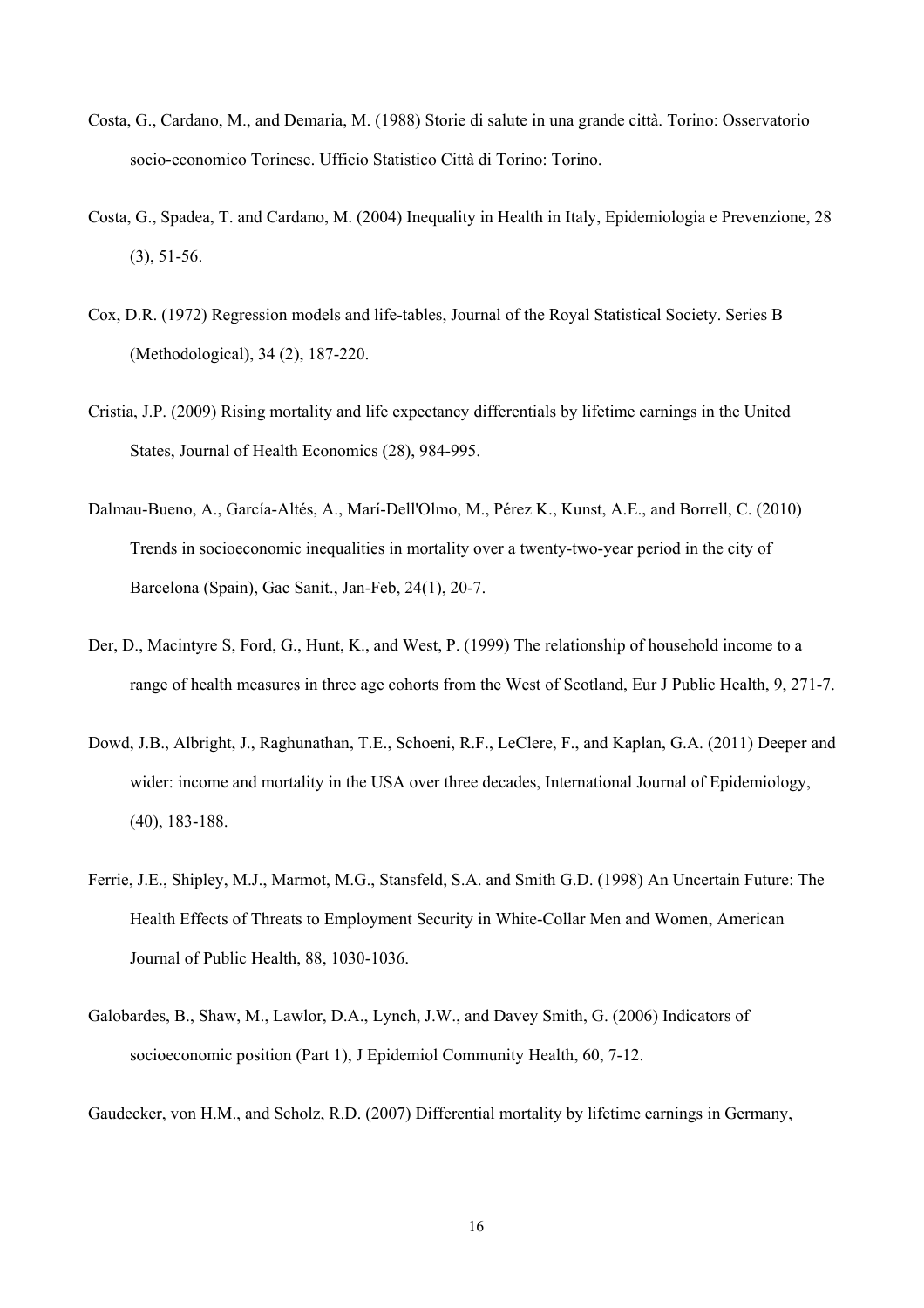- Grossman, M. (1972) On the Concept of Health Capital and the Demand for Health, Journal of Political Economy, 80(2), 223-255.
- Hayward, M.D., Pienta A.M. and McLaughlin D.K. (1997) Inequality in Men's Mortality: The Socioeconomic Status Gradient and Geographic Context, Journal of Health and Social Behavior, [38\(4\),](http://www.jstor.org/stable/i348720)  313-330.
- Huisman, M., Kunst, A.E., Andersen, O., Bopp, M., Borgan, J.K., Borrell, C., Costa, G., Deboosere, P., Desplanques, G., Donkin, A., Gadeyne, S., Minder, C., Regidor, E., Spadea, T., Valkonen, T., and Mackenbach, J.P. (2004) Socioeconomic inequalities in mortality among elderly people in 11 European populations, J Epidemiol Community Health, 58, 468-475.
- Human Mortality Database (HMD) (2012) University of California, Berkeley (USA), and Max Planck Institute for Demographic Research (Germany). Available at [www.mortality.org](http://www.mortality.org/).
- Hupfeld, S. (2011) Non-monotonicity in the longevity–income relationship, Journal of Population Economics, 24, 191-211.
- ISTAT (2012), Tavole di Mortalità della popolazione italiana per provincia e regione di residenza. Available at http://demo.istat.it.
- Kalwij, A., Alessie, R., and Knoef, M. (2013) The association between the individual income and remaining life expectancy at the age of 65 in the Netherlands, Demography, *Forthcoming*.
- Kitagawa, E.M., and Hauser, P.M. (1973) Differential mortality in the United States: a study in socioeconomic epidemiology. Cambridge: Harvard University Press.
- Kunst, A.E., Bos, V., Andersen, O., Cardano, M., Costa, G., Harding, S., Hemström, Ö., Layte, R., Regidor, E., Reid, A., Santana, P., Valkonen, T., Mackenbach, J.P., (2004) Monitoring of trends in socioeconomic inequalities in mortality: Experiences from a European project, Demographic Research, special collection 2, article 9, 229-254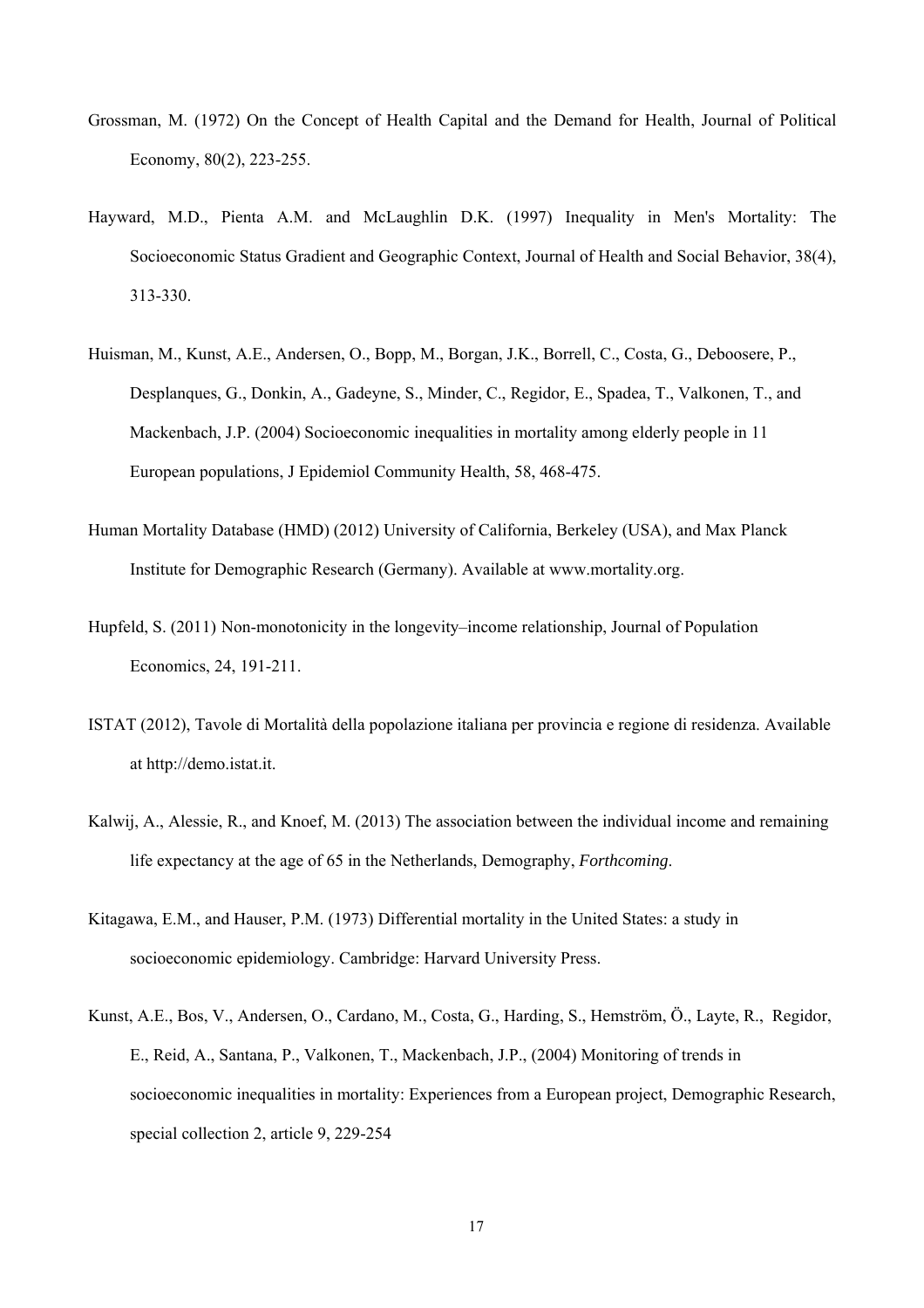- Leombruni, R., Richiardi, M., Demaria, M., and Costa, G. (2010) Aspettative di vita, lavori usuranti ed equità del sistema previdenziale. Prime evidenze dal Work Histories Italian Panel, Epidemiologia e Prevenzione, 34 (4), 150-158.
- Mackenbach, J.P., Bos, V., Andersen, O., Cardano, M., Costa, G., Harding, S., Reid, A., Hemström, Ö., Valkonen, T., and Kunst, A.E. (2003) Widening socioeconomic inequalities in mortality in six Western European countries, Int J Epidemiol, 32(5), 830-7.
- Mackenbach, J.P., Kunst, A.E., Cavelaars, A.E., Groenhof, F., and Geurts, J.J. (1997) Socioeconomic inequalities in morbidity and mortality in Western Europe. The EU Working Group on Socioeconomic Inequalities in Health, Lancet, 349(9066), 1655-9.
- Mackenbach, J.P., Martikainen, P., Looman, C., Dalstra, J., Kunst, A., Lahelma, E., and members of the SEdHA working group (2005) The shape of the relationship between income and self-assessed health: an international study, Int J Epidemiol, 34, 286-293.
- Mackenbach, J.P., Stirbu, I., Roskam, A.J.R., Schaap M.M., Menvielle, G., Leinsalu, M., and Kunst, A.E. (2008) Socioeconomic inequalities in health in 22 European countries, New Engl J Med, 358, 2468-81.
- Marinacci, C., Schifano, P., Cesaroni, G., Caranci, N., Russo, A., and Costa, G. (2009) Magnitude and shape of income inequalities in hospitalization for all causes in Italy, Italian Journal of Public Health, 6, 225- 34.
- Martikainen, P., Valkonen, T., and Moustgaard, H. (2009) The effects of individual taxable income, household taxable income, and household disposable income on mortality in Finland, 1998-2004, Population Studies: A Journal of Demography, 63(2), 147-162.
- Molinari, N., Daurès, J.P., and Durand, J.F. (2001) Regression splines for threshold selection in survival data analysis, Statistics in Medicine, 20(2), 237-47.
- Rahkonen, O., Arber, S., Lahelma, E., Martikainen, P., and Silventoinen, K. (2000) Understanding income inequalities in health among males and females in Britain and Finland, Int J Health Serv, 30(1), 27-47.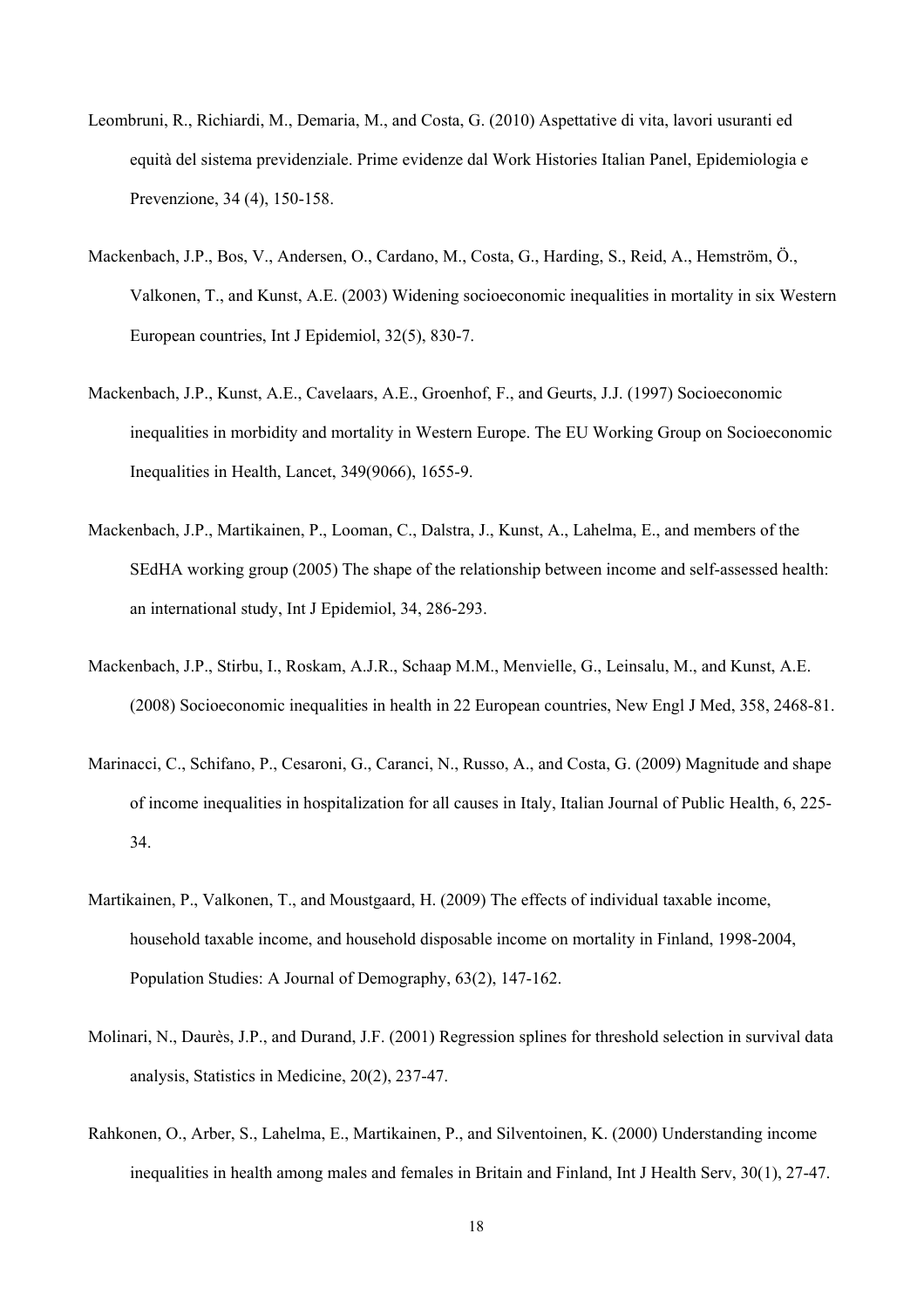- Sullivan, D., and von Wachter, T. (2009) Average earnings and long-term mortality: evidence from administrative data, American Economic Review: Papers & Proceedings, 99(2), 133-138.
- Wilmoth, J.R., and Dennis, M. (2007) Social differences in older adult mortality in the United States: questions, data, methods, and results, in: Human Longevity, Individual Life Duration, and the Growth of the Oldest-Old Population, Robine, J.M., Crimmins, E.M., Horiuchi, S., and Zeng, Y. (Eds.), Series: International Studies in Population, Vol. 4, Springer, Dordrecht: The Netherlands, Chapter 14, 297- 332.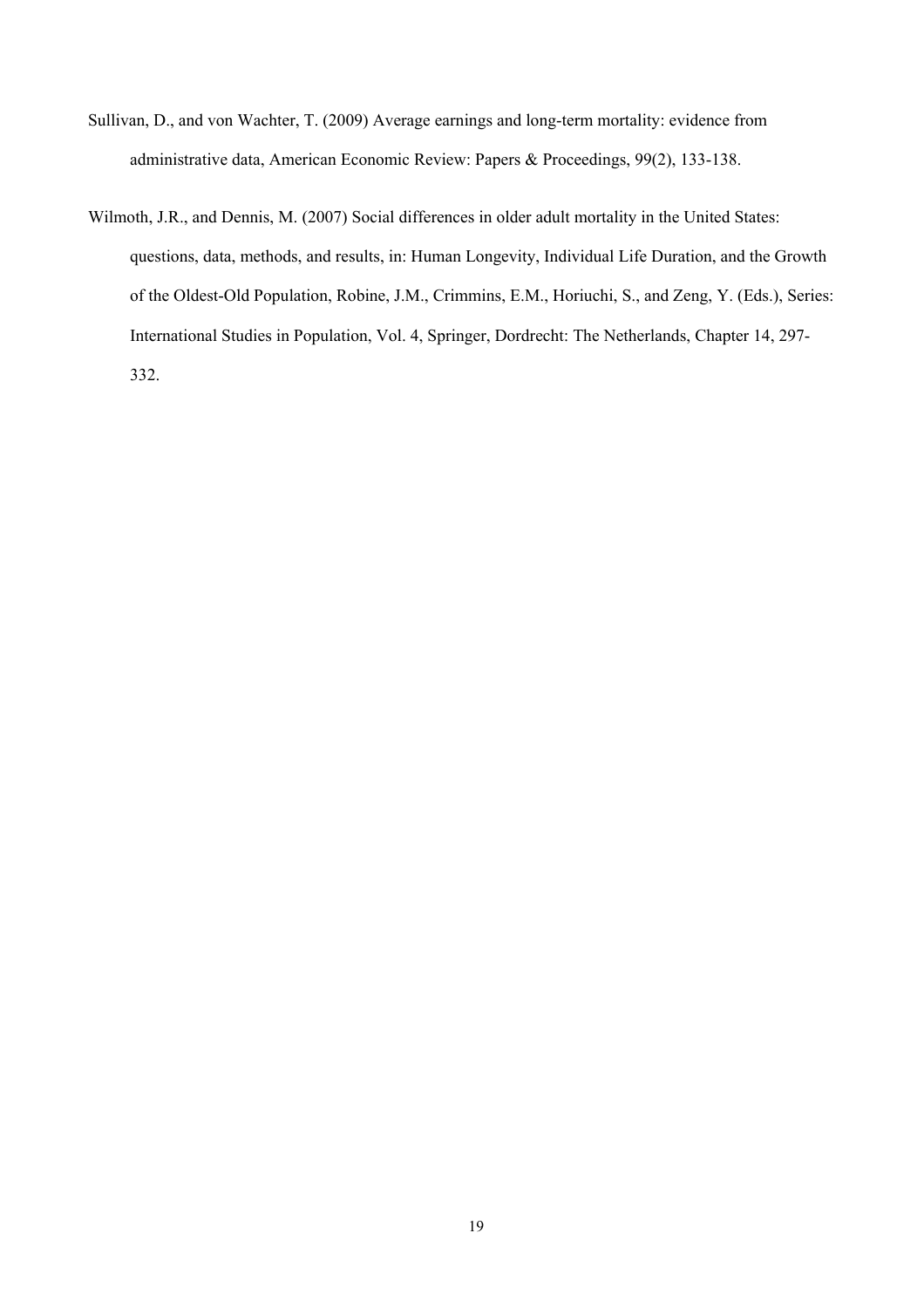# *Appendix: Testing*

Table 4 shows likelihood-based goodness-of-fit measures: AIC, BIC, and an LR-test against the loglinear model. Notice that (i) free knots models with a different number of knots are not nested; (ii) all estimated models are nested in the log-linear model. An alternative test to AIC/BIC is an "indirect" LR-test (Molinari, 2001) in which each model is compared with the log-linear model.

| Model:                              | d.f. | $-2x \log(Lik)$ | LR-test*             | <b>AIC</b> | <b>BIC</b> |
|-------------------------------------|------|-----------------|----------------------|------------|------------|
|                                     |      |                 | <b>Males - 1980s</b> |            |            |
| log-linear                          | 1    | 180988          |                      | 180990     | 180998     |
| log-linear spline with 5 knots      | 5    | 180876          | 2,73E-23             | 180886     | 180928     |
| log-linear spline with 10 knots     | 10   | 180846          | 3,99E-26             | 180866     | 180949     |
| log-linear spline with 1 free knot  | 3    | 180852          | 2,98E-30             | 180858     | 180883     |
| log-linear spline with 2 free knots | 5    | 180821          | 4,67E-35             | 180831     | 180873     |
| log-linear spline with 3 free knots | 7    | 180819          | 7,15E-34             | 180833     | 180891     |
|                                     |      |                 | <b>Males - 1990s</b> |            |            |
| log-linear                          | 1    | 229070          |                      | 229072     | 229081     |
| log-linear spline with 5 knots      | 5    | 228974          | 6,98E-20             | 228984     | 229027     |
| log-linear spline with 10 knots     | 10   | 228940          | 1,19E-23             | 228960     | 229046     |
| log-linear spline with 1 free knot  | 3    | 228935          | 5,97E-30             | 228941     | 228967     |
| log-linear spline with 2 free knots | 5    | 228928          | 9,54E-30             | 228938     | 228981     |
| log-linear spline with 3 free knots | 7    | 228928          | 3,44E-28             | 228942     | 229002     |
|                                     |      |                 | Females - 1980s      |            |            |
| log-linear                          | 1    | 62464           |                      | 62466      | 62474      |
| log-linear spline with 5 knots      | 5    | 62452           | 0,017351             | 62462      | 62502      |
| log-linear spline with 10 knots     | 10   | 62442           | 0,008879             | 62462      | 62541      |
| log-linear spline with 1 free knot  | 3    | 62437           | 0,000001             | 62443      | 62467      |
| log-linear spline with 2 free knots | 5    | 62437           | 0,000017             | 62447      | 62486      |
|                                     |      |                 | Females - 1990s      |            |            |
| log-linear                          | 1    | 118416          |                      | 118418     | 118426     |
| log-linear spline with 5 knots      | 5    | 118400          | 0,003019             | 118410     | 118452     |
| log-linear spline with 10 knots     | 10   | 118396          | 0,017912             | 118416     | 118499     |
| log-linear spline with 1 free knot  | 3    | 118405          | 0,003218             | 118411     | 118435     |
| log-linear spline with 2 free knots | 5    | 118398          | 0,001135             | 118408     | 118449     |

Table 4 – Model selection

\* LR-test: each model is compared with the log-linear model, *p*-value.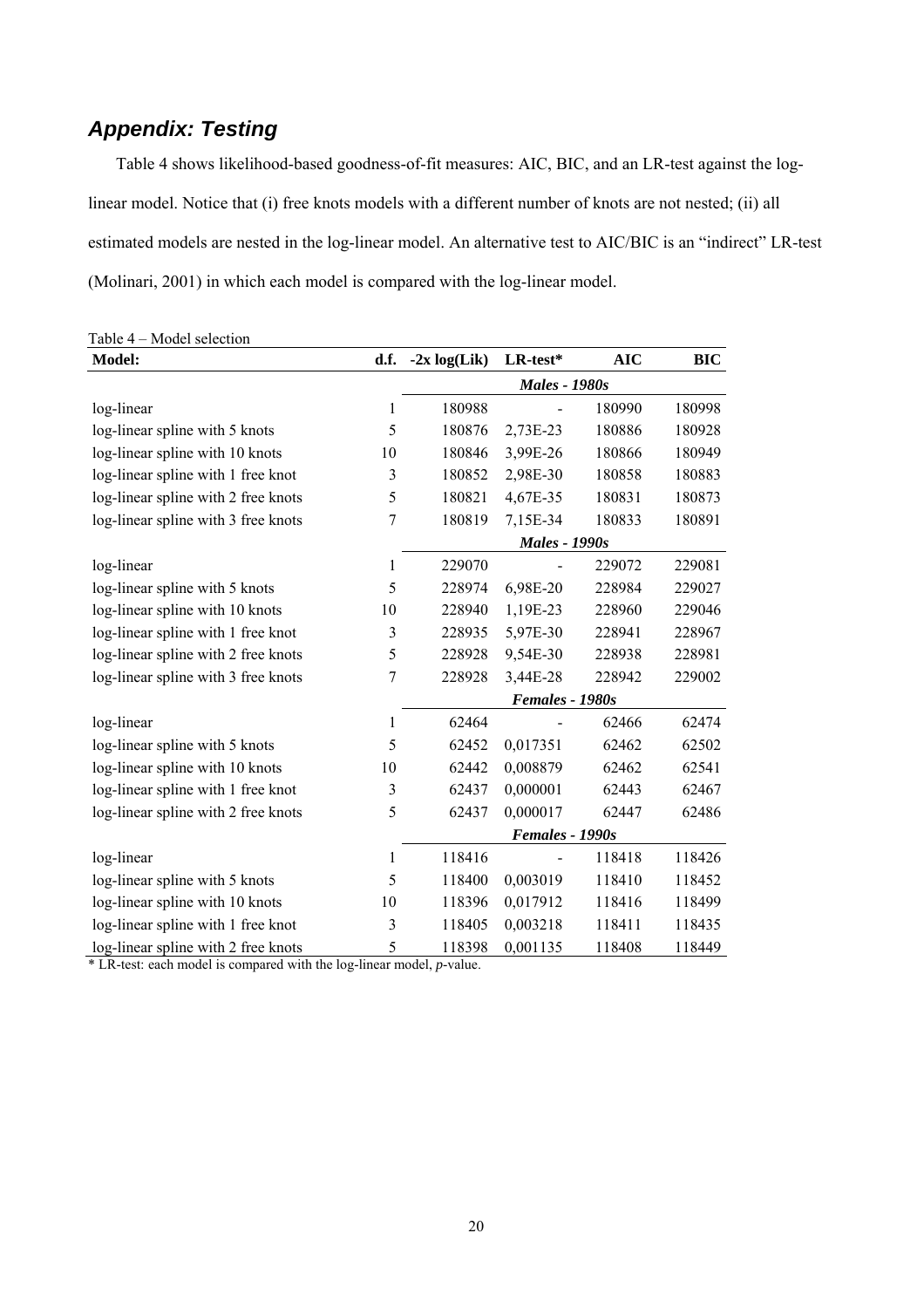# *Tables:*

Table 1 – Descriptive statistics

|                                                    | <b>Males</b> |        | <b>Females</b> |        |
|----------------------------------------------------|--------------|--------|----------------|--------|
|                                                    | 1980s        | 1990s  | 1980s          | 1990s  |
| <b>Subjects</b>                                    | 30,830       | 39,054 | 20,416         | 30,470 |
| Failures (% of subjects)                           | 9,991        | 12,916 | 3,653          | 6,982  |
|                                                    | (0.32)       | (0.33) | (0.18)         | (0.23) |
| Survival time, median*                             | 178          | 203    | 246            | 263    |
| <b>Monthly pension income</b><br>(€, 2009 prices): |              |        |                |        |
| Mean                                               | 1029         | 1198   | 541            | 604    |
| Standard deviation                                 | 2173         | 1952   | 1073           | 913    |
| $I^{st}$<br>Percentiles:                           | 207          | 227    | 207            | 218    |
| $10^{th}$                                          | 276          | 355    | 272            | 290    |
| $50^{th}$                                          | 533          | 828    | 360            | 452    |
| $90^{th}$                                          | 1821         | 2086   | 757            | 939    |
| $99^{th}$                                          | 9116         | 7386   | 3910           | 3185   |
| Gini's index of inequality**                       | 0.53         | 0.45   | 0.39           | 0.35   |
| Area of birth $(\%):$                              |              |        |                |        |
| Northwest                                          | 0.24         | 0.23   | 0.32           | 0.30   |
| Northeast                                          | 0.23         | 0.22   | 0.26           | 0.26   |
| Center                                             | 0.18         | 0.18   | 0.16           | 0.16   |
| South & Islands                                    | 0.35         | 0.37   | 0.26           | 0.28   |

Note: \* Kaplan-Meier survival estimates; \*\* ranges between 1 (= max inequality) and 0 (= no inequality).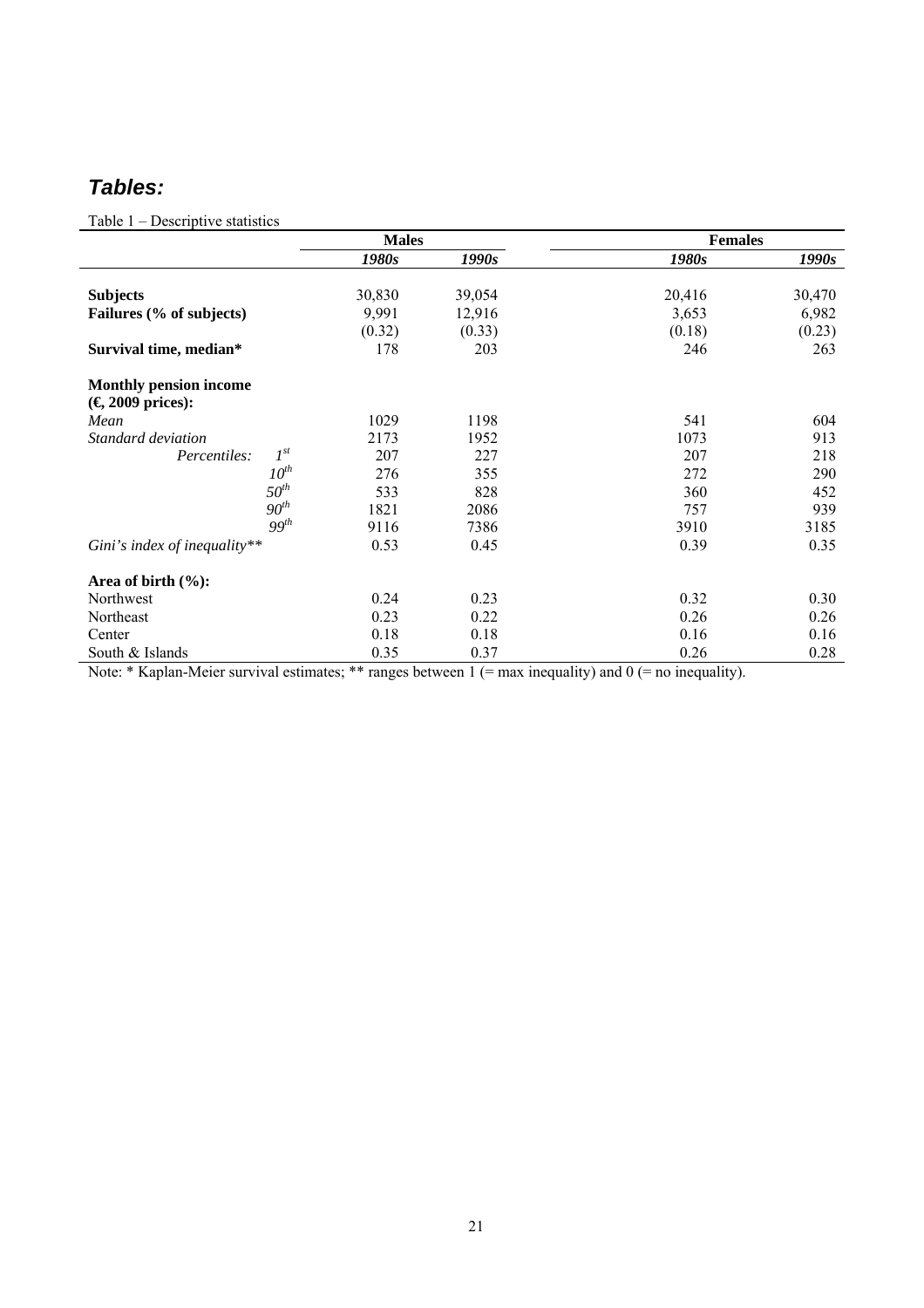| Table 2 – Free knots spline Cox models: parameter estimates |  |  |
|-------------------------------------------------------------|--|--|
|-------------------------------------------------------------|--|--|

| <b>Period/Parameter</b>     | income 1 | knot 1      | income 2       | knot 2  | income 3 |
|-----------------------------|----------|-------------|----------------|---------|----------|
|                             |          |             | <b>Males</b>   |         |          |
| 1980s                       | 0.068    | 6.691       | $-0.248$       | 8.857   | $-3.568$ |
|                             | (0.029)  | (0.092)     | (0.037)        | (0.135) | (1.130)  |
|                             |          | <i>p</i> 66 |                | p98     |          |
| 1990s                       | $-0.056$ | 6.977       | $-0.201$       | 8.689   | $-1.444$ |
|                             | (0.022)  | (0.055)     | (0.037)        | (0.045) | (0.178)  |
|                             |          | p62         |                | p98     |          |
| Hausman test $(p$ -value)*  | 0.009    |             |                |         |          |
|                             |          |             | <b>Females</b> |         |          |
| 1980s                       | $-0.063$ | 7.757       | $-1.867$       |         |          |
|                             | (0.042)  | (0.220)     | (0.754)        |         |          |
|                             |          | P97         |                |         |          |
| 1990s                       | $-0.102$ | 8.238       | $-0.738$       |         |          |
|                             | (0.027)  | (0.063)     | (0.202)        |         |          |
|                             |          | p99         |                |         |          |
| Hausman test ( $p$ -value)* | 0.673    |             |                |         |          |

Notes: models by gender and decade; spline function with endogenously determined knots; *income x* is the percentage change in the hazard of death associated with a 1% increase in the lifetime (pension) income for levels of log-income in the interval [*knot x-1*, *knot x*]; *knot x* is the estimated knot of the log-income spline function; in italics we report the position of the estimated knot in the sample-specific log-income distribution; standard error in parenthesis;  $*\chi^2$ -test on the equality of the joint income parameters in the 1980s versus the 1990s samples; the variance of the difference between the 1980s and the 1990s income parameters vectors is obtained by paired bootstrapping (100 samples); see Cameron and Trivedi (2005) equation (11.24) for details.

|  | Table 3 – Free knots spline Cox models including area of birth as a covariate—males: parameter estimates |
|--|----------------------------------------------------------------------------------------------------------|
|  |                                                                                                          |

| <b>Period/Parameter</b>   | income 1            | knot 1                              | income 2            | knot 2                  | income 3            | <b>NE</b>           | $\mathbf C$         | <b>SI</b>           |
|---------------------------|---------------------|-------------------------------------|---------------------|-------------------------|---------------------|---------------------|---------------------|---------------------|
| 1980s                     | $-0.012$<br>(0.026) | 6.714<br>(0.019)                    | $-0.226$<br>(0.034) | 8.835<br>(0.009)        | $-3.449$<br>(0.755) | $-0.079$<br>(0.028) | $-0.129$<br>(0.031) | $-0.256$<br>(0.027) |
|                           |                     | P67                                 |                     | P98                     |                     |                     |                     |                     |
| 1990s                     | $-0.093$<br>(0.022) | 6.978<br>(0.038)<br>P <sub>62</sub> | $-0.188$<br>(0.036) | 8.688<br>(0.021)<br>P98 | $-1.430$<br>(0.177) | $-0.054$<br>(0.026) | $-0.142$<br>(0.028) | $-0.135$<br>(0.024) |
| Hausman test $(p$ -value) | 0.072               |                                     |                     |                         |                     |                     |                     |                     |

Notes: area of birth dummies: reference category is Northwest, NE=Northeast, C=Center, SI=South & Islands; see

Table 2 for additional explanations.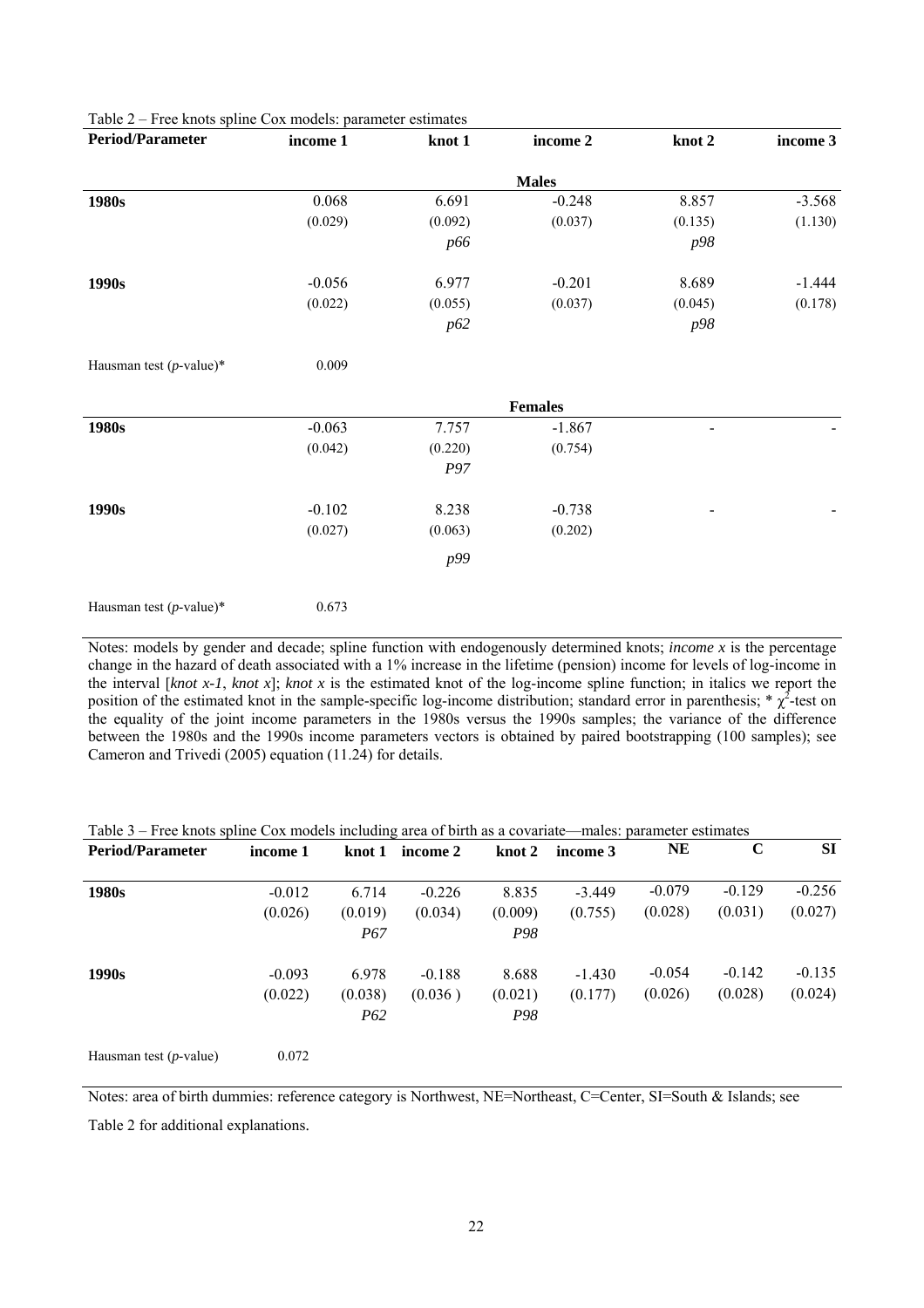# *Figures:*





Figure 2 – Average predicted hazard ratios by income percentile and decade: males



Notes: Two free knots spline model, the circles indicate the positions of the estimated knots:.p62 is the 62<sup>nd</sup> percentile, p66 is the  $66<sup>th</sup>$  percentile and p98 is the 98<sup>th</sup> percentile of the period-specific income distribution.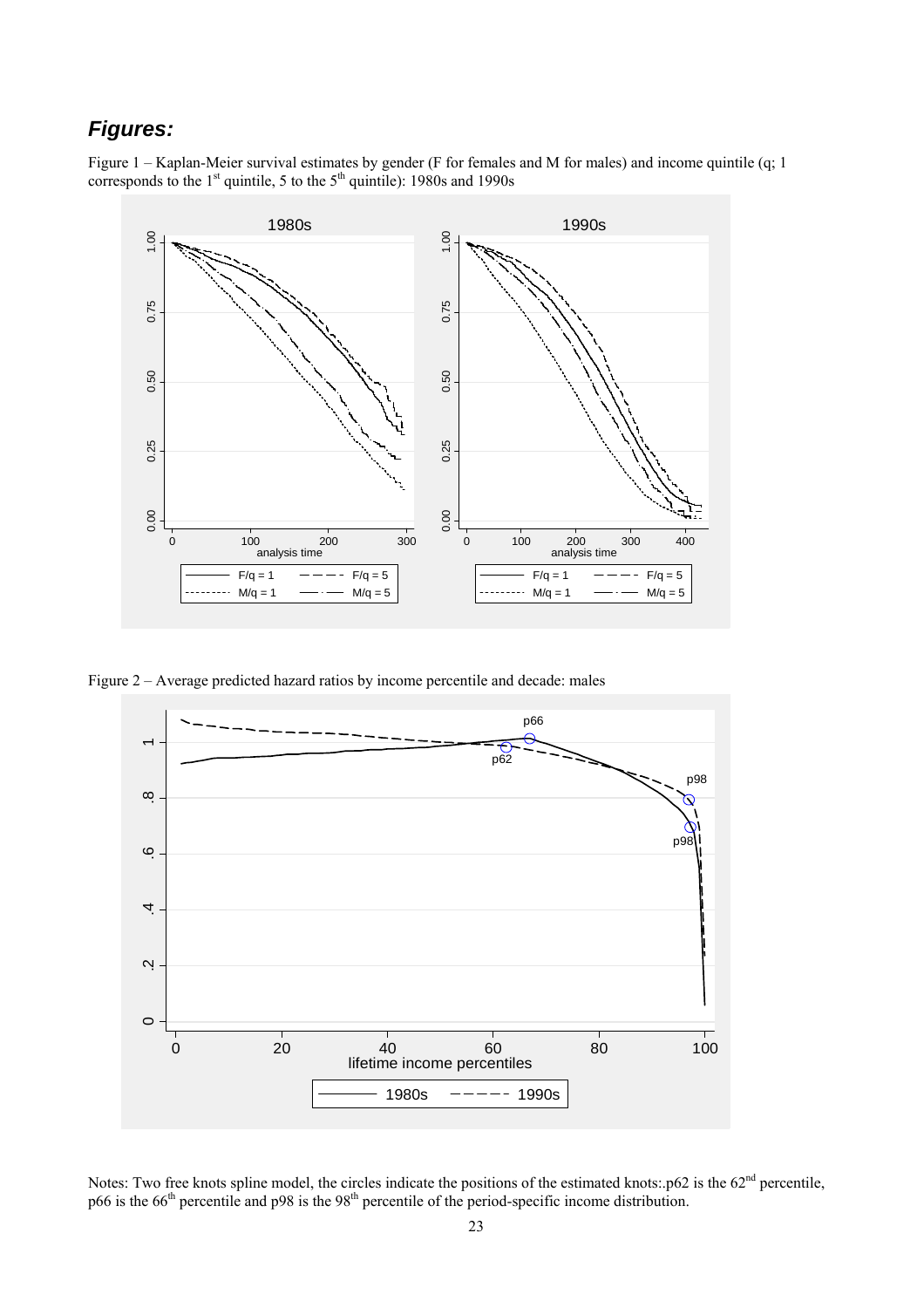

Figure 3 – Average predicted hazard ratios by income percentile and decade: females

Notes: One free knot spline model; the circles indicate the positions of the estimated knots. P97 is the  $97<sup>th</sup>$  percentile and p98 is the 98<sup>th</sup> percentile of the period-specific income distribution.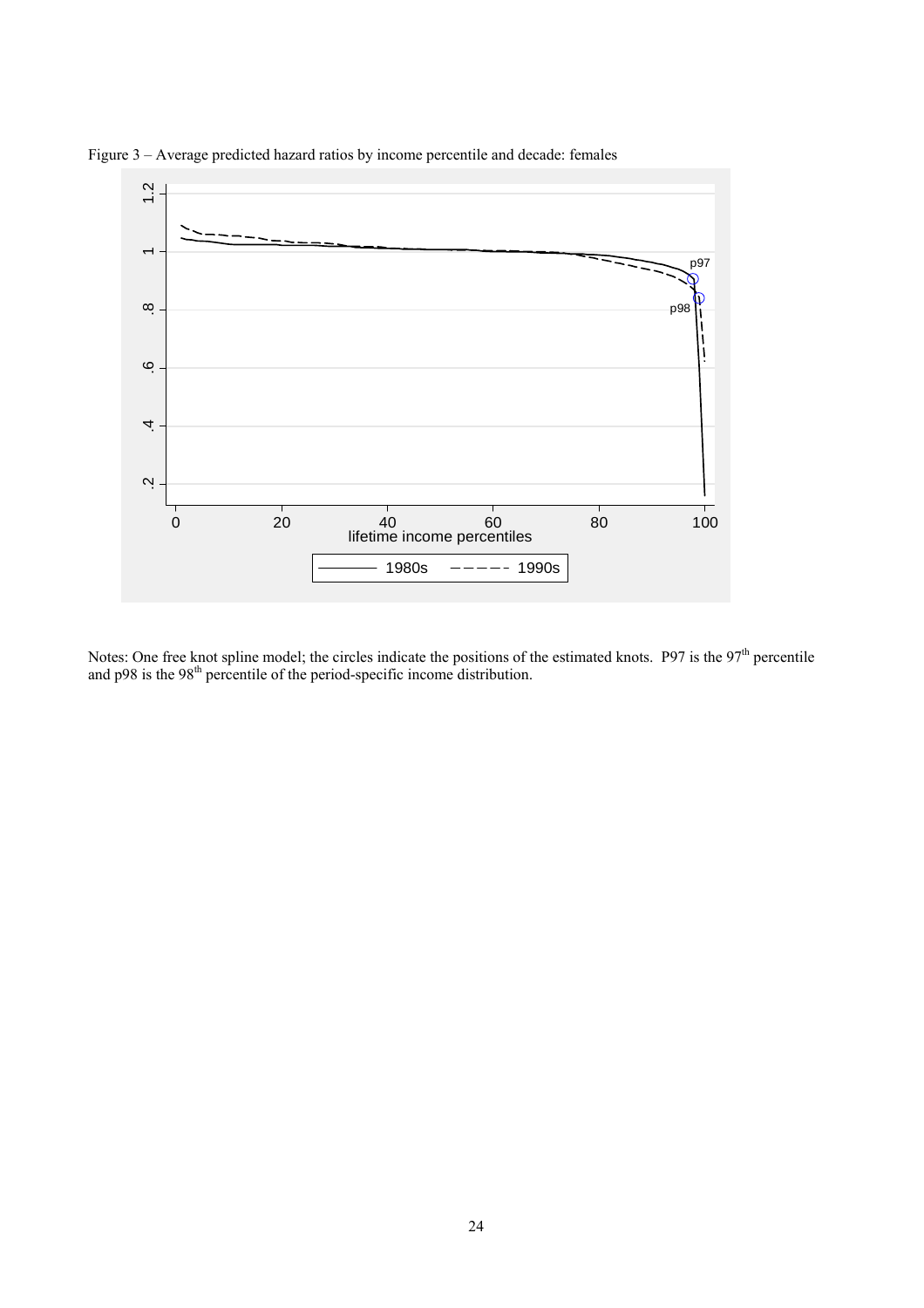#### Our papers can be downloaded at:

<http://cerp.unito.it/index.php/en/publications>

## **CeRP Working Paper Series**

| $N^{\circ}$ 129/12 | Michele Belloni<br>Rob Alessie<br>Adriaan Kalwij<br>Chiara Marinacci | Lifetime Income and Old Age Mortality Risk in Italy over Two<br>Decades                                 |
|--------------------|----------------------------------------------------------------------|---------------------------------------------------------------------------------------------------------|
| $N^{\circ}$ 128/12 | Fabio Cesare Bagliano<br>Claudio Morana                              | Determinants of US Financial Fragility Conditions                                                       |
| $N^{\circ}$ 127/12 | Mariacristina Rossi<br>Serena Trucchi                                | <b>Liquidity Constraints and Labor Supply</b>                                                           |
| $N^{\circ}$ 126/11 | Margherita Borella<br>Flavia Coda Moscarola<br>Mariacristina Rossi   | (Un)expected retirement and the consumption puzzle                                                      |
| $N^{\circ}$ 125/11 | Carolina Fugazza                                                     | Tracking the Italian employees' TFR over their working life<br>careers                                  |
| $N^{\circ} 124/11$ | Agnese Romiti<br>Mariacristina Rossi                                 | Should we Retire Earlier in order to Look After our Parents?<br>The Role of immigrants                  |
| $N^{\circ}$ 123/11 | Elsa Fornero<br>Maria Cristina Rossi<br>Maria Cesira Urzì Brancati   | Explaining why, right or wrong, (Italian) households do not like<br>reverse mortgages                   |
| $N^{\circ}$ 122/11 | Serena Trucchi                                                       | How credit markets affect homeownership: an explanation based<br>on differences between Italian regions |
| $N^{\circ}$ 121/11 | Elsa Fornero<br>Chiara Monticone<br>Serena Trucchi                   | The effect of financial literacy on mortgage choices                                                    |
| $N^{\circ}$ 120/11 | Giovanni Mastrobuoni<br>Filippo Taddei                               | Age Before Beauty? Productivity and Work vs. Seniority<br>and Early Retirement                          |
| $N^{\circ}$ 119/11 | Maarten van Rooij<br>Annamaria Lusardi<br>Rob Alessie                | Financial Literacy, Retirement Planning, and Household Wealth                                           |
| $N^{\circ}$ 118/11 | Luca Beltrametti<br>Matteo Della Valle                               | Does the implicit pension debt mean anything after all?                                                 |
| $N^{\circ}$ 117/11 | Riccardo Calcagno<br>Chiara Monticone                                | Financial Literacy and the Demand for Financial Advice                                                  |
| $N^{\circ} 116/11$ | Annamaria Lusardi<br>Daniel Schneider<br>Peter Tufano                | Financially Fragile Households: Evidence and Implications                                               |
| $N^{\circ} 115/11$ | Adele Atkinson<br>Flore-Anne Messy                                   | Assessing financial literacy in 12 countries: an OECD Pilot<br>Exercise                                 |
| $N^{\circ} 114/11$ | Leora Klapper<br>Georgios A. Panos                                   | Financial Literacy and Retirement Planning in View of a<br>Growing Youth Demographic: The Russian Case  |
| $N^{\circ}$ 113/11 | Diana Crossan<br>David Feslier<br>Roger Hurnard                      | Financial Literacy and Retirement Planning in New Zealand                                               |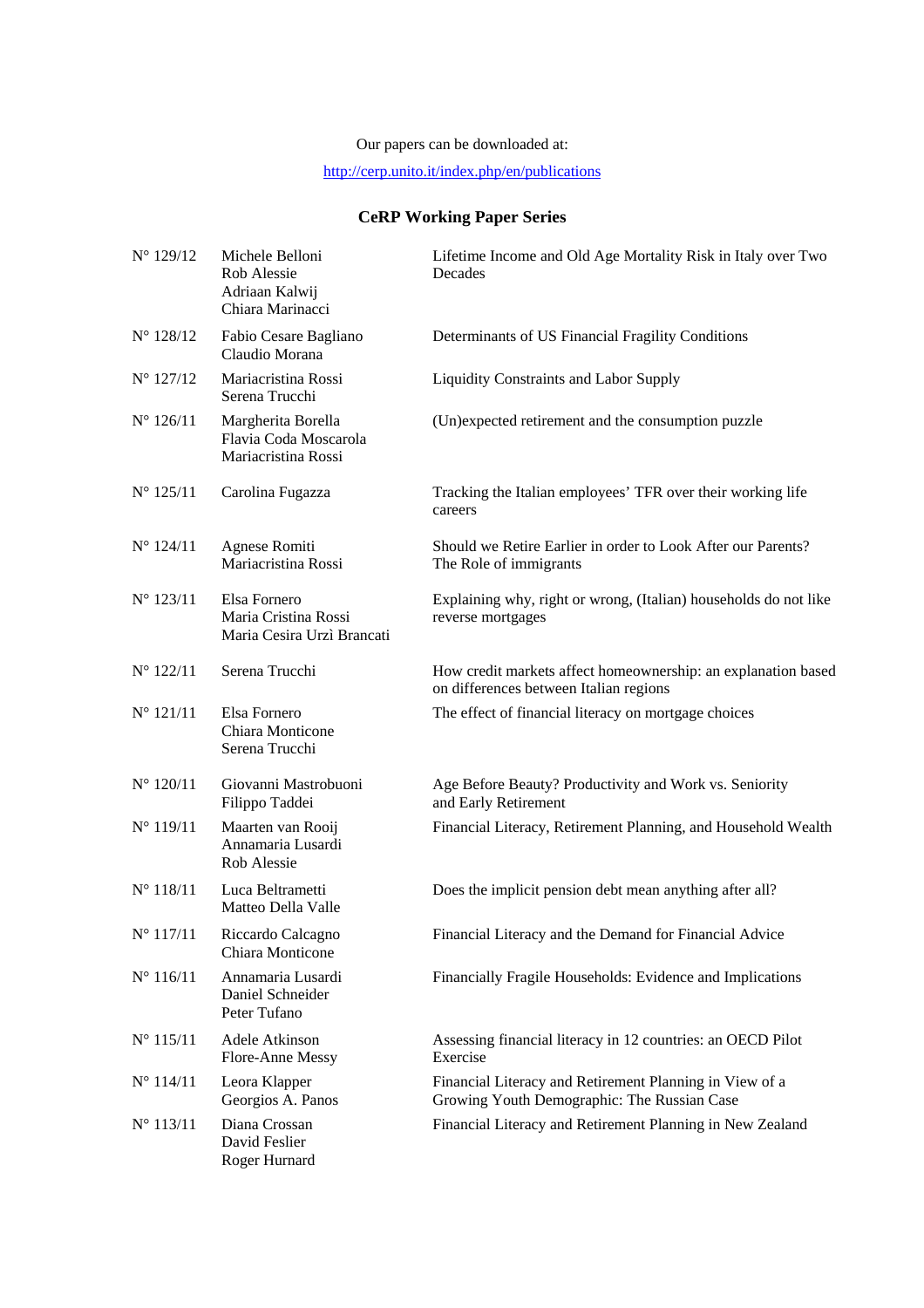| $N^{\circ} 112/11$ | Johan Almenberg<br>Jenny Säve-Söderbergh                     | Financial Literacy and Retirement Planning in Sweden                                                            |
|--------------------|--------------------------------------------------------------|-----------------------------------------------------------------------------------------------------------------|
| $N^{\circ}$ 111/11 | Elsa Fornero<br>Chiara Monticone                             | Financial Literacy and Pension Plan Participation in Italy                                                      |
| $N^{\circ}$ 110/11 | Rob Alessie<br>Maarten Van Rooij<br>Annamaria Lusardi        | Financial Literacy, Retirement Preparation and Pension<br>Expectations in the Netherlands                       |
| $N^{\circ} 109/11$ | Tabea Bucher-Koenen<br>Annamaria Lusardi                     | Financial Literacy and Retirement Planning in Germany                                                           |
| $N^{\circ}$ 108/11 | Shizuka Sekita                                               | Financial Literacy and Retirement Planning in Japan                                                             |
| $N^{\circ} 107/11$ | Annamaria Lusardi<br>Olivia S. Mitchell                      | Financial Literacy and Retirement Planning in the United States                                                 |
| $N^{\circ} 106/11$ | Annamaria Lusardi<br>Olivia S. Mitchell                      | Financial Literacy Around the World: An Overview                                                                |
| $N^{\circ} 105/11$ | Agnese Romiti                                                | Immigrants-Natives Complementarities in Production: Evidence<br>from Italy                                      |
| $N^{\circ} 104/11$ | Ambrogio Rinaldi                                             | Pension awareness and nation-wide auto-enrolment: the Italian<br>experience                                     |
| $N^{\circ}$ 103/10 | Fabio Bagliano<br>Claudio Morana                             | The Great Recession: US dynamics and spillovers to the world<br>economy                                         |
| $N^{\circ}$ 102/10 | Nuno Cassola<br>Claudio Morana                               | The 2007-? financial crisis: a money market perspective                                                         |
| $N^{\circ}$ 101/10 | Tetyana Dubovyk                                              | Macroeconomic Aspects of Italian Pension Reforms of 1990s                                                       |
| $N^{\circ}$ 100/10 | Laura Piatti<br>Giuseppe Rocco                               | L'educazione e la comunicazione previdenziale - Il caso italiano                                                |
| $N^{\circ}$ 99/10  | Fabio Bagliano<br>Claudio Morana                             | The effects of US economic and financial crises on euro area<br>convergence                                     |
| $N^{\circ}$ 98/10  | Annamaria Lusardi<br>Daniel Schneider<br>Peter Tufano        | The Economic Crisis and Medical Care Usage                                                                      |
| $N^{\circ}$ 97/10  | Carlo Maccheroni<br>Tiziana Barugola                         | E se l'aspettativa di vita continuasse la sua crescita? Alcune<br>ipotesi per le generazioni italiane 1950-2005 |
| $N^{\circ}$ 96/10  | Riccardo Calcagno<br>Mariacristina Rossi                     | Portfolio Choice and Precautionary Savings                                                                      |
| $N^{\circ}$ 95/10  | Flavia Coda Moscarola<br>Elsa Fornero<br>Mariacristina Rossi | Parents/children "deals": Inter-Vivos Transfers and Living<br>Proximity                                         |
| $N^{\circ}$ 94/10  | John A. List<br><b>Sally Sadoff</b><br>Mathis Wagner         | So you want to run an experiment, now what? Some Simple<br>Rules of Thumb for Optimal Experimental Design       |
| $N^{\circ}$ 93/10  | Mathis Wagner                                                | The Heterogeneous Labor Market Effects of Immigration                                                           |
| $N^{\circ}$ 92/10  | Rob Alessie<br>Michele Belloni                               | Retirement choices in Italy: what an option value model tells us                                                |
| $N^{\circ}$ 91/09  | Annamaria Lusardi<br>Olivia S. Mitchell<br>Vilsa Curto       | Financial Literacy among the Young:<br>Evidence and Implications for Consumer Policy                            |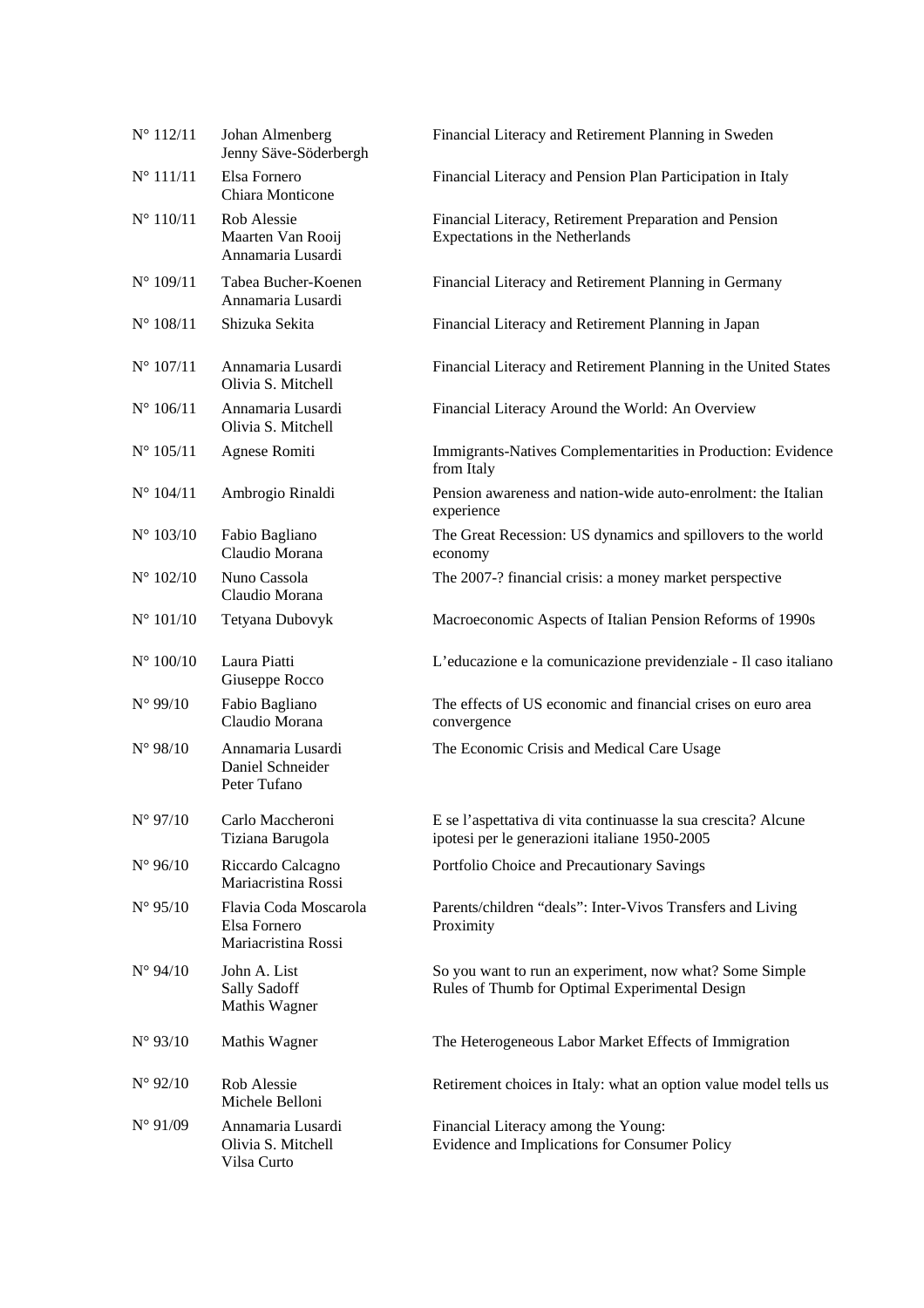| $N^{\circ}$ 90/09                      | Annamaria Lusardi<br>Olivia S. Mitchell                                  | How Ordinary Consumers Make Complex Economic Decisions:<br>Financial Literacy and Retirement Readiness                                                                                               |
|----------------------------------------|--------------------------------------------------------------------------|------------------------------------------------------------------------------------------------------------------------------------------------------------------------------------------------------|
| $N^{\circ}$ 89/09                      | Elena Vigna                                                              | Mean-variance inefficiency of CRRA and CARA utility<br>functions for portfolio selection in defined contribution pension<br>schemes                                                                  |
| $N^{\circ}$ 88/09                      | Maela Giofré                                                             | Convergence of EMU Equity Portfolios                                                                                                                                                                 |
| $N^{\circ}$ 87/09                      | Elsa Fornero<br>Annamaria Lusardi<br>Chiara Monticone                    | Adequacy of Saving for Old Age in Europe                                                                                                                                                             |
| $N^{\circ}$ 86/09                      | Margherita Borella<br>Flavia Coda Moscarola                              | Microsimulation of Pension Reforms: Behavioural versus<br>Nonbehavioural Approach                                                                                                                    |
| $N^{\circ}$ 85/09<br>$N^{\circ}$ 84/09 | Cathal O'Donoghue<br>John Lennon<br><b>Stephen Hynes</b><br>Luca Spataro | The Life-Cycle Income Analysis Model (LIAM): A Study of a<br>Flexible Dynamic Microsimulation Modelling Computing<br>Framework<br>Il sistema previdenziale italiano dallo shock petrolifero del 1973 |
|                                        |                                                                          | al Trattato di Maastricht del 1993                                                                                                                                                                   |
| $N^{\circ}$ 83/09                      | Annamaria Lusardi<br>Peter Tufano                                        | Debt Literacy, Financial Experiences, and Overindebtedness                                                                                                                                           |
| $N^{\circ}$ 82/09                      | Carolina Fugazza<br>Massimo Guidolin<br>Giovanna Nicodano                | Time and Risk Diversification in Real Estate Investments:<br>Assessing the Ex Post Economic Value                                                                                                    |
| $N^{\circ} 81/09$                      | Fabio Bagliano<br>Claudio Morana                                         | Permanent and Transitory Dynamics in House Prices and<br><b>Consumption: Cross-Country Evidence</b>                                                                                                  |
| $N^{\circ}$ 80/08                      | Claudio Campanale                                                        | Learning, Ambiguity and Life-Cycle Portfolio Allocation                                                                                                                                              |
| $N^{\circ}$ 79/08                      | Annamaria Lusardi                                                        | Increasing the Effectiveness of Financial Education in the<br>Workplace                                                                                                                              |
| $N^{\circ}$ 78/08                      | Margherita Borella<br>Giovanna Segre                                     | Le pensioni dei lavoratori parasubordinati: prospettive dopo un<br>decennio di gestione separata                                                                                                     |
| $N^{\circ}$ 77/08                      | Giovanni Guazzarotti<br>Pietro Tommasino                                 | The Annuity Market in an Evolving Pension System: Lessons<br>from Italy                                                                                                                              |
| $N^{\circ}$ 76/08                      | Riccardo Calcagno<br>Elsa Fornero<br>Mariacristina Rossi                 | The Effect of House Prices on Household Saving: The Case of<br>Italy                                                                                                                                 |
| $N^{\circ}$ 75/08                      | Harold Alderman<br>Johannes Hoogeveen<br>Mariacristina Rossi             | Preschool Nutrition and Subsequent Schooling Attainment:<br>Longitudinal Evidence from Tanzania                                                                                                      |
| $N^{\circ}$ 74/08                      | Maela Giofré                                                             | Information Asymmetries and Foreign Equity Portfolios:<br>Households versus Financial Investors                                                                                                      |
| $N^{\circ}$ 73/08                      | Michele Belloni<br>Rob Alessie                                           | The Importance of Financial Incentives on Retirement Choices:<br>New Evidence for Italy                                                                                                              |
| $N^{\circ}$ 72/08                      | Annamaria Lusardi<br>Olivia Mitchell                                     | Planning and Financial Literacy: How Do Women Fare?                                                                                                                                                  |
| $N^{\circ}$ 71/07                      | Flavia Coda Moscarola                                                    | Women participation and caring decisions: do different<br>institutional frameworks matter? A comparison between Italy and<br>The Netherlands                                                         |
| $N^{\circ}$ 70/07                      | Radha Iyengar<br>Giovanni Mastrobuoni                                    | The Political Economy of the Disability Insurance. Theory and<br>Evidence of Gubernatorial Learning from Social Security<br><b>Administration Monitoring</b>                                         |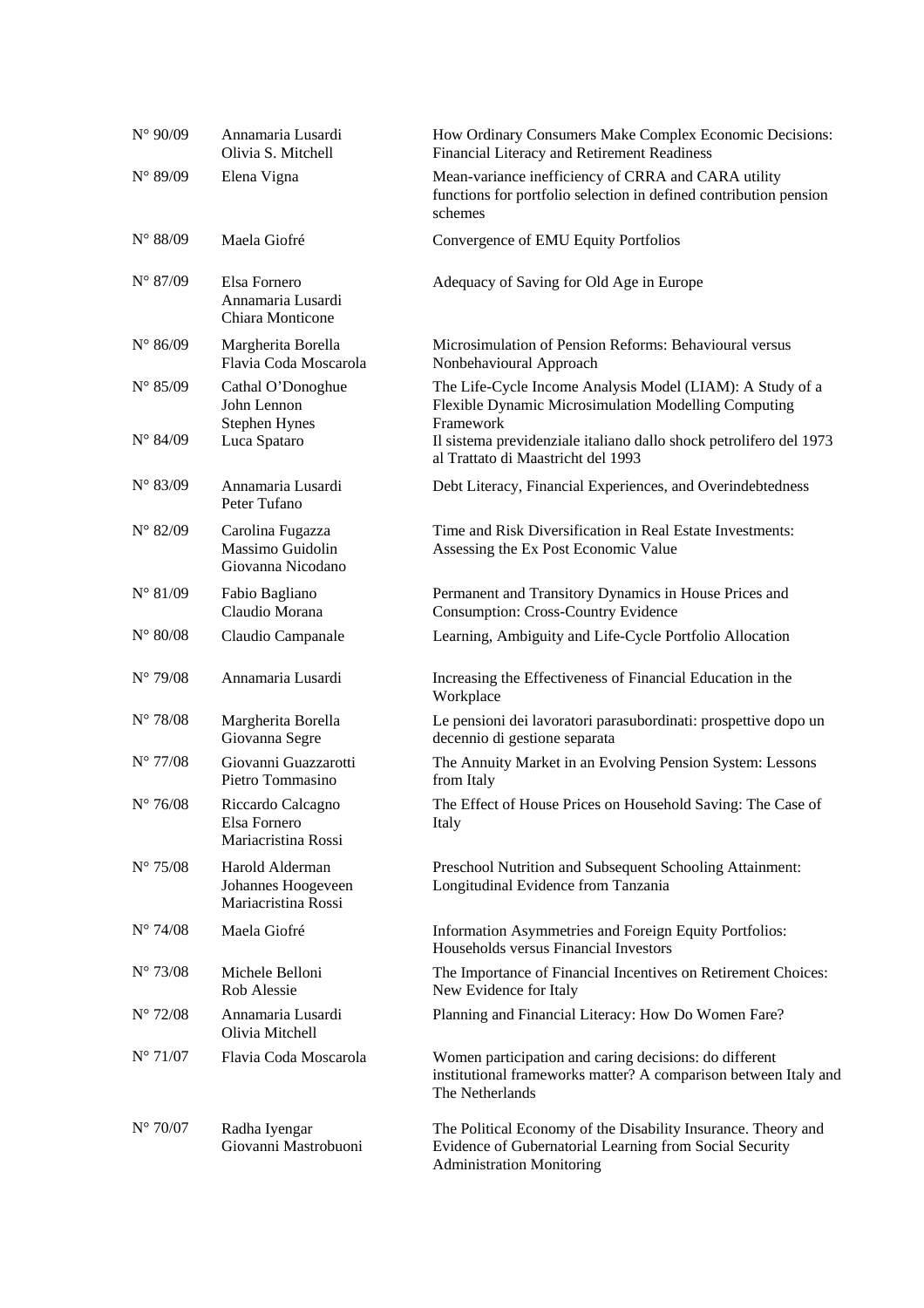| $N^{\circ}$ 69/07 | Carolina Fugazza<br>Massimo Guidolin<br>Giovanna Nicodano | Investing in Mixed Asset Portfolios: the Ex-Post Performance                                                                                                         |
|-------------------|-----------------------------------------------------------|----------------------------------------------------------------------------------------------------------------------------------------------------------------------|
| $N^{\circ}$ 68/07 | Massimo Guidolin<br>Giovanna Nicodano                     | Small Caps in International Diversified Portfolios                                                                                                                   |
| $N^{\circ}$ 67/07 | Carolina Fugazza<br>Maela Giofré<br>Giovanna Nicodano     | International Diversification and Labor Income Risk                                                                                                                  |
| $N^{\circ}$ 66/07 | Maarten van Rooij<br>Annamaria Lusardi<br>Rob Alessie     | Financial Literacy and Stock Market Participation                                                                                                                    |
| $N^{\circ}$ 65/07 | Annamaria Lusardi                                         | Household Saving Behavior: The Role of Literacy, Information<br>and Financial Education Programs<br>(Updated version June 08: "Financial Literacy: An Essential Tool |
| $N^{\circ}$ 64/07 | Carlo Casarosa<br>Luca Spataro                            | for Informed Consumer Choice?")<br>Rate of Growth of Population, Saving and Wealth in the Basic<br>Life-cycle Model when the Household is the Decision Unit          |
| $N^{\circ}$ 63/07 | Claudio Campanale                                         | Life-Cycle Portfolio Choice: The Role of Heterogeneous Under-<br>Diversification                                                                                     |
| $N^{\circ}$ 62/07 | Margherita Borella<br>Elsa Fornero<br>Mariacristina Rossi | Does Consumption Respond to Predicted Increases in Cash-on-<br>hand Availability? Evidence from the Italian "Severance Pay"                                          |
| $N^{\circ}$ 61/07 | Irina Kovrova                                             | Effects of the Introduction of a Funded Pillar on the Russian<br>Household Savings: Evidence from the 2002 Pension Reform                                            |
| $N^{\circ}$ 60/07 | Riccardo Cesari<br>Giuseppe Grande<br>Fabio Panetta       | La Previdenza Complementare in Italia:<br>Caratteristiche, Sviluppo e Opportunità per i Lavoratori                                                                   |
| $N^{\circ}$ 59/07 | Riccardo Calcagno<br>Roman Kraeussl<br>Chiara Monticone   | An Analysis of the Effects of the Severance Pay Reform on<br>Credit to Italian SMEs                                                                                  |
| $N^{\circ}$ 58/07 | Elisa Luciano<br>Jaap Spreeuw<br>Elena Vigna              | Modelling Stochastic Mortality for Dependent Lives                                                                                                                   |
| $N^{\circ}$ 57/07 | Giovanni Mastrobuoni<br>Matthew Weinberg                  | Heterogeneity in Intra-Monthly Consumption. Patterns, Self-<br>Control, and Savings at Retirement                                                                    |
| $N^{\circ}$ 56/07 | John A. Turner<br>Satyendra Verma                         | Why Some Workers Don't Take 401(k) Plan Offers:<br>Inertia versus Economics                                                                                          |
| $N^{\circ}$ 55/06 | Antonio Abatemarco                                        | On the Measurement of Intra-Generational Lifetime<br>Redistribution in Pension Systems                                                                               |
| $N^{\circ}$ 54/06 | Annamaria Lusardi<br>Olivia S. Mitchell                   | Baby Boomer Retirement Security: The Roles of Planning,<br>Financial Literacy, and Housing Wealth                                                                    |
| $N^{\circ}$ 53/06 | Giovanni Mastrobuoni                                      | Labor Supply Effects of the Recent Social Security Benefit Cuts:<br><b>Empirical Estimates Using Cohort Discontinuities</b>                                          |
| $N^{\circ}$ 52/06 | Luigi Guiso<br>Tullio Jappelli                            | Information Acquisition and Portfolio Performance                                                                                                                    |
| $N^{\circ}$ 51/06 | Giovanni Mastrobuoni                                      | The Social Security Earnings Test Removal. Money Saved or<br>Money Spent by the Trust Fund?                                                                          |
| $N^{\circ}$ 50/06 | Andrea Buffa<br>Chiara Monticone                          | Do European Pension Reforms Improve the Adequacy of<br>Saving?                                                                                                       |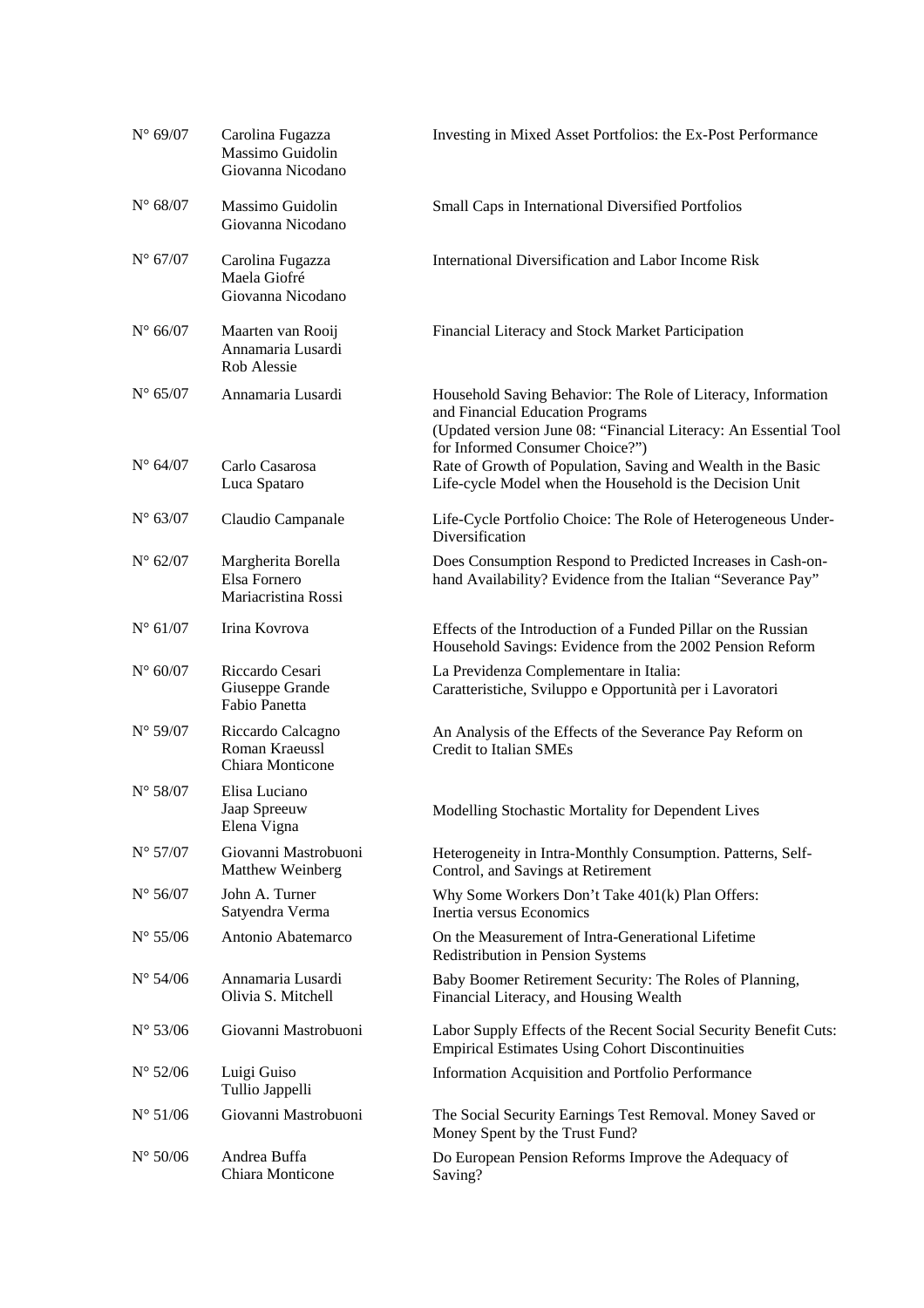| $N^{\circ}$ 49/06 | Mariacristina Rossi                                                    | Examining the Interaction between Saving and Contributions to<br>Personal Pension Plans. Evidence from the BHPS                     |
|-------------------|------------------------------------------------------------------------|-------------------------------------------------------------------------------------------------------------------------------------|
| $N^{\circ}$ 48/06 | Onorato Castellino<br>Elsa Fornero                                     | Public Policy and the Transition to Private Pension Provision in<br>the United States and Europe                                    |
| $N^{\circ}$ 47/06 | Michele Belloni<br>Carlo Maccheroni                                    | Actuarial Neutrality when Longevity Increases: An Application<br>to the Italian Pension System                                      |
| $N^{\circ}$ 46/05 | Annamaria Lusardi<br>Olivia S. Mitchell                                | Financial Literacy and Planning: Implications for Retirement<br>Wellbeing                                                           |
| $N^{\circ}$ 45/05 | Claudio Campanale                                                      | Increasing Returns to Savings and Wealth Inequality                                                                                 |
| $N^{\circ}$ 44/05 | Henrik Cronqvist                                                       | Advertising and Portfolio Choice                                                                                                    |
| $N^{\circ}$ 43/05 | John Beshears<br>James J. Choi<br>David Laibson<br>Brigitte C. Madrian | The Importance of Default Options for Retirement Saving<br>Outcomes: Evidence from the United States                                |
| $N^{\circ}$ 42/05 | Margherita Borella<br>Flavia Coda Moscarola                            | Distributive Properties of Pensions Systems: a Simulation of the<br>Italian Transition from Defined Benefit to Defined Contribution |
| $N^{\circ}$ 41/05 | Massimo Guidolin<br>Giovanna Nicodano                                  | Small Caps in International Equity Portfolios: The Effects of<br>Variance Risk.                                                     |
| $N^{\circ}$ 40/05 | Carolina Fugazza<br>Massimo Guidolin<br>Giovanna Nicodano              | Investing for the Long-Run in European Real Estate. Does<br>Predictability Matter?                                                  |
| $N^{\circ}$ 39/05 | Anna Rita Bacinello                                                    | Modelling the Surrender Conditions in Equity-Linked Life<br>Insurance                                                               |
| $N^{\circ}$ 38/05 | Carolina Fugazza<br>Federica Teppa                                     | An Empirical Assessment of the Italian Severance Payment<br>(TFR)                                                                   |
| $N^{\circ}$ 37/04 | Jay Ginn                                                               | Actuarial Fairness or Social Justice?<br>A Gender Perspective on Redistribution in Pension Systems                                  |
| $N^{\circ}$ 36/04 | Laurence J. Kotlikoff                                                  | Pensions Systems and the Intergenerational Distribution of<br>Resources                                                             |
| $N^{\circ}$ 35/04 | Monika Bütler<br>Olivia Huguenin<br>Federica Teppa                     | What Triggers Early Retirement. Results from Swiss Pension<br>Funds                                                                 |
| $N^{\circ}$ 34/04 | Chourouk Houssi                                                        | Le Vieillissement Démographique :<br>Problématique des Régimes de Pension en Tunisie                                                |
| $N^{\circ}$ 33/04 | Elsa Fornero<br>Carolina Fugazza<br>Giacomo Ponzetto                   | A Comparative Analysis of the Costs of Italian Individual<br>Pension Plans                                                          |
| $N^{\circ}$ 32/04 | Angelo Marano<br>Paolo Sestito                                         | Older Workers and Pensioners: the Challenge of Ageing on the<br>Italian Public Pension System and Labour Market                     |
| $N^{\circ}$ 31/03 | Giacomo Ponzetto                                                       | Risk Aversion and the Utility of Annuities                                                                                          |
| $N^{\circ}$ 30/03 | <b>Bas Arts</b><br>Elena Vigna                                         | A Switch Criterion for Defined Contribution Pension Schemes                                                                         |
| $N^{\circ}$ 29/02 | Marco Taboga                                                           | The Realized Equity Premium has been Higher than Expected:<br><b>Further Evidence</b>                                               |
| $N^{\circ}$ 28/02 | Luca Spataro                                                           | New Tools in Micromodeling Retirement Decisions: Overview<br>and Applications to the Italian Case                                   |
| $N^{\circ}$ 27/02 | Reinhold Schnabel                                                      | Annuities in Germany before and after the Pension Reform of<br>2001                                                                 |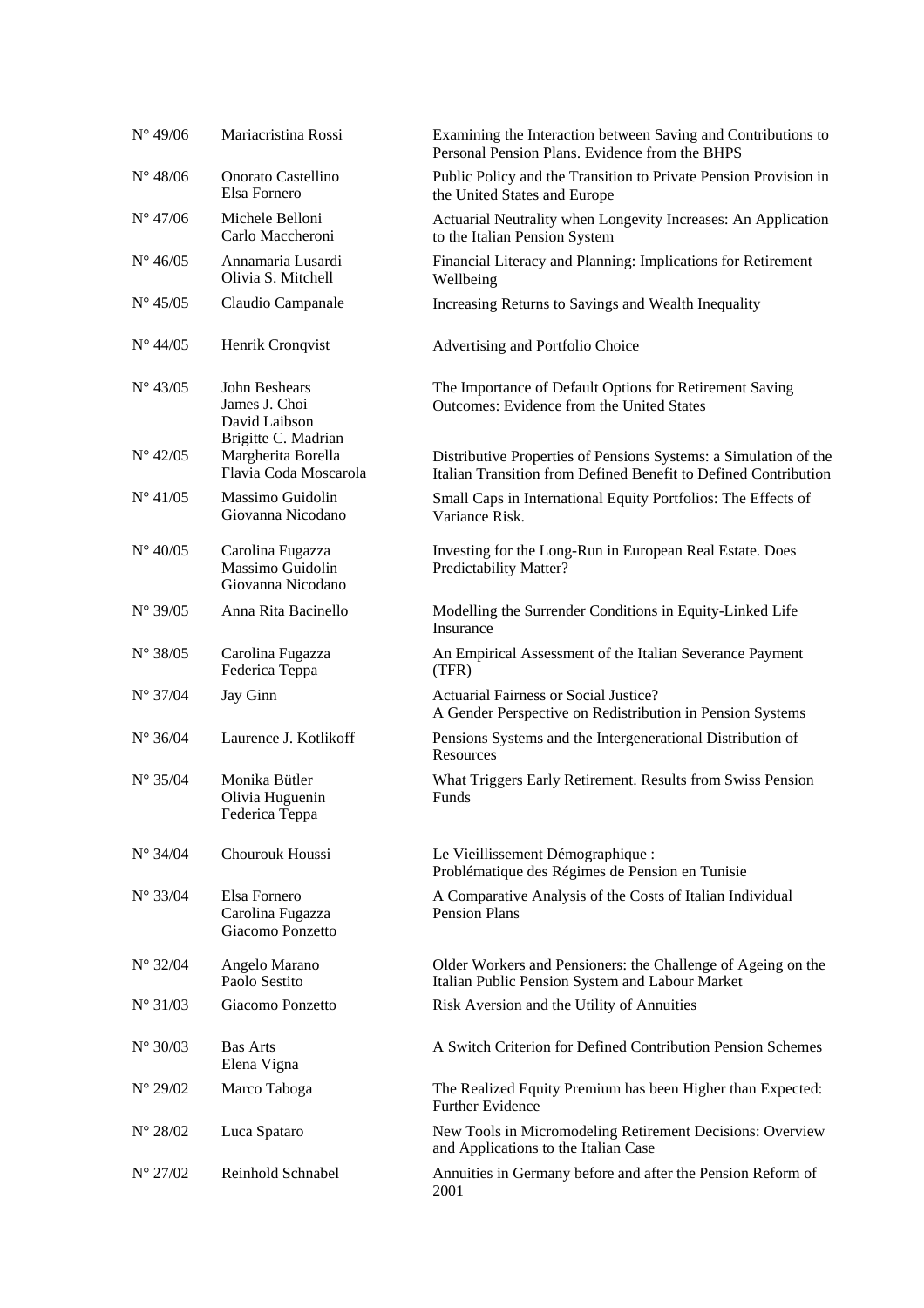| $N^{\circ}$ 26/02 | E. Philip Davis                        | Issues in the Regulation of Annuities Markets                                                                                                                   |
|-------------------|----------------------------------------|-----------------------------------------------------------------------------------------------------------------------------------------------------------------|
| $N^{\circ}$ 25/02 | <b>Edmund Cannon</b><br>Ian Tonks      | The Behaviour of UK Annuity Prices from 1972 to the Present                                                                                                     |
| $N^{\circ}$ 24/02 | Laura Ballotta<br>Steven Haberman      | Valuation of Guaranteed Annuity Conversion Options                                                                                                              |
| $N^{\circ}$ 23/02 | Ermanno Pitacco                        | Longevity Risk in Living Benefits                                                                                                                               |
| $N^{\circ}$ 22/02 | Chris Soares<br>Mark Warshawsky        | Annuity Risk: Volatility and Inflation Exposure in Payments<br>from Immediate Life Annuities                                                                    |
| $N^{\circ}$ 21/02 | Olivia S. Mitchell<br>David McCarthy   | Annuities for an Ageing World                                                                                                                                   |
| $N^{\circ}$ 20/02 | Mauro Mastrogiacomo                    | Dual Retirement in Italy and Expectations                                                                                                                       |
| $N^{\circ}$ 19/02 | Paolo Battocchio<br>Francesco Menoncin | Optimal Portfolio Strategies with Stochastic Wage Income and<br>Inflation: The Case of a Defined Contribution Pension Plan                                      |
| $N^{\circ}$ 18/02 | Francesco Daveri                       | Labor Taxes and Unemployment: a Survey of the Aggregate<br>Evidence                                                                                             |
| $N^{\circ}$ 17/02 | Richard Disney and<br>Sarah Smith      | The Labour Supply Effect of the Abolition of the Earnings Rule<br>for Older Workers in the United Kingdom                                                       |
| $N^{\circ}$ 16/01 | Estelle James and<br>Xue Song          | Annuities Markets Around the World: Money's Worth and Risk<br>Intermediation                                                                                    |
| $N^{\circ}$ 15/01 | <b>Estelle James</b>                   | How Can China Solve ist Old Age Security Problem? The<br>Interaction Between Pension, SOE and Financial Market Reform                                           |
| $N^{\circ}$ 14/01 | Thomas H. Noe                          | <b>Investor Activism and Financial Market Structure</b>                                                                                                         |
| $N^{\circ}$ 13/01 | Michela Scatigna                       | Institutional Investors, Corporate Governance and Pension Funds                                                                                                 |
| $N^{\circ}$ 12/01 | Roberta Romano                         | Less is More: Making Shareholder Activism a Valuable<br>Mechanism of Corporate Governance                                                                       |
| $N^{\circ}$ 11/01 | Mara Faccio and Ameziane<br>Lasfer     | Institutional Shareholders and Corporate Governance: The Case<br>of UK Pension Funds                                                                            |
| $N^{\circ}$ 10/01 | Hildebrand                             | Vincenzo Andrietti and Vincent Pension Portability and Labour Mobility in the United States.<br>New Evidence from the SIPP Data                                 |
| $N^{\circ}$ 9/01  | Hans Blommestein                       | Ageing, Pension Reform, and Financial Market Implications in<br>the OECD Area                                                                                   |
| $N^{\circ}$ 8/01  | Margherita Borella                     | Social Security Systems and the Distribution of Income: an<br>Application to the Italian Case                                                                   |
| $N^{\circ}$ 7/01  | Margherita Borella                     | The Error Structure of Earnings: an Analysis on Italian<br>Longitudinal Data                                                                                    |
| $N^{\circ}$ 6/01  | Flavia Coda Moscarola                  | The Effects of Immigration Inflows on the Sustainability of the<br>Italian Welfare State                                                                        |
| $N^{\circ}$ 5/01  | Vincenzo Andrietti                     | Occupational Pensions and Interfirm Job Mobility in the<br>European Union. Evidence from the ECHP Survey                                                        |
| $N^{\circ}$ 4/01  | Peter Diamond                          | Towards an Optimal Social Security Design                                                                                                                       |
| $N^{\circ}$ 3/00  | Emanuele Baldacci<br>Luca Inglese      | Le caratteristiche socio economiche dei pensionati in Italia.<br>Analisi della distribuzione dei redditi da pensione (only available<br>in the Italian version) |